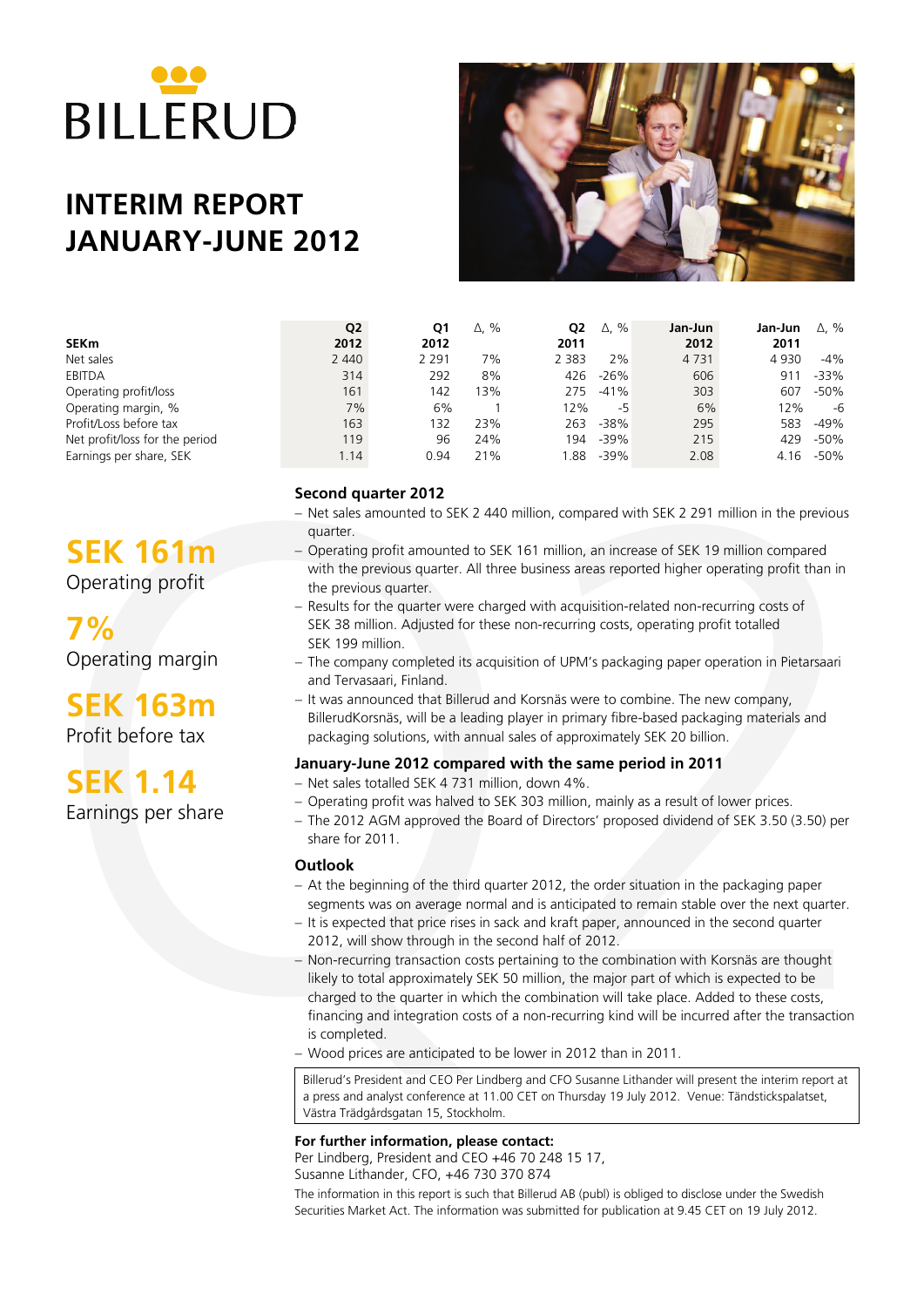

**7%** Net sales growth Q2 2012 v. Q1 2012

**7%** Operating margin Q2 2012



Per Lindberg President and CEO

Relatively stable order situation for packaging paper compared with the previous quarter

The price of NBSK pulp in Europe fell by approximately USD 20 per tonne during the quarter

# **COMMENTS BY BILLERUD'S CEO PER LINDBERG**

### **HISTORIC FIRST HALF-YEAR**

**COMMENTS BY**<br> **HISTORIC FIRST HALF-YEAR**<br>
"The first half-year of 2012<br>
concluded negotiations on t<br>
packaging paper operation,<br>
competition authorities. Thi<br>
SEK 10 million in the secon<br>
Korsnäs. In the transaction,<br>
Kin "The first half-year of 2012 will go to history as the period in which we successfully concluded negotiations on two major strategic acquisitions. In January, we acquired UPM's packaging paper operation, with ownership being transferred in June on approval by the competition authorities. This generated sales of SEK 168 million and an operating profit of SEK 10 million in the second quarter. On 20 June, we announced the combination with Korsnäs. In the transaction, Billerud will acquire Korsnäs shares from the current holder, Kinnevik, in exchange for cash and shares in Billerud. The combination represents a natural progression in consolidating the successful businesses of Billerud and Korsnäs in packaging materials and packaging solutions, with the objective of creating a strong international player in the packaging industry. The deal is conditional on approval by the AGM and the competition authorities.

It is pleasing to note that Billerud's three business areas are performing better than in the first quarter and that the operating margin for our packaging papers is higher than 10%. Overall, Billerud reports sales of SEK 2 440 million and an operating margin of 7%. Our price increases are not yet reflected in earnings. Their impact is only expected to emerge during the next half-year.

Through our acquisitions, Billerud will become an even stronger partner for our customers. We would like our customers to see our expansion and strengthened position as something greatly to be welcomed. Billerud's focus going forward will be to integrate our acquisitions in such a way as to offer customers an extended product portfolio and improved service and to the shareholders deliver the increased return that they expect."

# **MARKET**

Billerud offers the global packaging market innovative and sustainable products and services. The Group has a leading position in primary fibre-based packaging paper. The packaging market shows continued positive long-term development primarily due to increased globalisation, greater prosperity and changed consumption patterns. In addition to packaging paper, Billerud sells long-fibre pulp, Northern Bleached Softwood Kraft (NBSK), which is not used in its own production.

During the quarter, the order situation for Billerud's packaging paper segments was relatively stable compared to the previous quarter, and was on normal levels. Prices in local currency fell by approximately 1% during the quarter, compared with the first quarter, mainly as a result of changes in the customer and geographical mix in the Packaging Boards business area. Prices in local currency for sack and kraft paper were stable, with a certain improvement emerging at the end of the quarter, compared to the first quarter, as a result of the increase in prices that had been announced to take effect from 1 June 2012. Work towards implementation of the price increase continues. Further market information per business area is provided on pages 5-6.

During the quarter, the balance between supply and demand in market pulp (NBSK) remained more or less unchanged from the level in the first quarter. Consequently, pulp stocks held by producers remained more or less stable during the quarter. The price level in Europe fell to approximately USD 830 per tonne at the end of the quarter, compared with approximately USD 850 per tonne at the beginning of the quarter.

# **SALES VOLUMES**

| ktonnes         | $O2 - 12$ | $O1 - 12$ | Δ. % | $O2 - 11$ | Δ. % |
|-----------------|-----------|-----------|------|-----------|------|
| Packaging paper | 292       | 264       |      | 254       |      |
| Market pulp     | 82        | 96        | -15  |           |      |
| Total           | 374       | 360       |      | 335       |      |

Sales volumes 4% up

During the second quarter, Billerud's total sales volumes amounted to 374 ktonnes, up 4% from the previous quarter. The increase for packaging paper was mainly attributable to the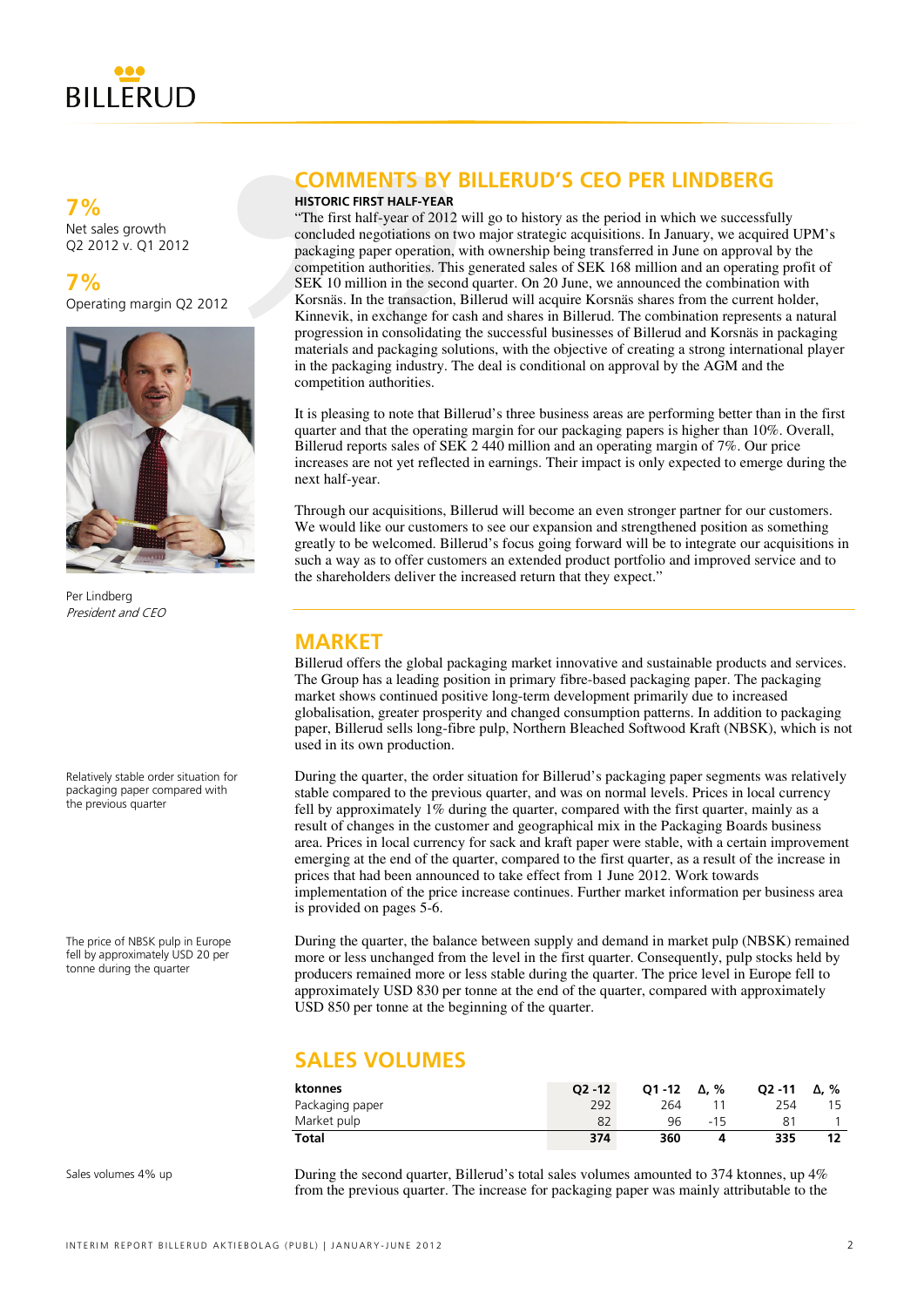acquisition of UPM's packaging paper operation in Pietarsaari and Tervasaari in Finland, which contributed 23 ktonnes.

# **SALES AND RESULTS**

### **SECOND QUARTER COMPARED WITH FIRST QUARTER**

Net sales amounted to SEK 2 440 million, 7% (SEK 149 million) higher than in the first quarter. The acquisition in Finland accounted for SEK 168 million of net sales in the quarter.

Operating profit totalled SEK 161 million, a rise of SEK 19 million. Adjusted to discount acquisition-related non-recurring costs of SEK 27 million in consulting fees and SEK 11 million in separation costs, the operating profit totalled SEK 199 million. The change in operating profit is shown in the table below. The operating margin totalled 7% (6).

### **CHANGE IN OPERATING PROFIT COMPARED WITH PREVIOUS QUARTER**

| <b>SEKm</b>                                           | $O1 - 12$<br>$/04 - 11$ | $O2 - 12$<br>$/Q1 - 12$ |
|-------------------------------------------------------|-------------------------|-------------------------|
| Sales and production volumes, incl. product mix       | 69                      | 57                      |
| Selling prices (in respective sales currency)         | -56                     | $-4$                    |
| Change in variable costs                              | 37                      | 46                      |
| Change in fixed costs                                 | 41                      | $-94$                   |
| Change in depreciation                                | -                       | $-3$                    |
| Effects of exchange rate fluctuations, incl. hedging* | $-24$                   | 17                      |
| Total change in operating profit/loss                 | 67                      | 19                      |

\*Effects of exchange rate fluctuations totalling SEK 17 million comprise the following components: change in spot rates SEK 21 million, currency hedging SEK -49 million and currency effects from remeasurement of trade receivables and payments from customers SEK 45 million.

All three business areas reported higher operating profit than in the previous quarter.

Higher sales and production volumes had a positive effect of SEK 57 million on operating profit. The improvement was partially attributable to the acquisition of the Finnish operation.

Changes in selling prices in local currency had a negative impact of SEK 4 million. Prices in local currency for the packaging paper segments fell by on average approximately 1% compared with the previous quarter, mainly as a result of changes in the customer and geographical mix in the Packaging Boards business area.

Variable costs fell by SEK 46 million. Lower electricity price and lower costs for other energy such as fuel oil and bark had a positive impact of SEK 27 million on operating profit. Lower wood prices and revaluation of the wood stockpile resulted in lower costs for wood, making a positive contribution of SEK 13 million.

Fixed costs increased by SEK 94 million, partly due to seasonally higher personnel costs and higher maintenance costs. As a result of the acquisition of the Finnish operation, higher fixed costs were incurred because the operation was not included in the Billerud Group in the preceding quarter. In addition, there were non-recurring costs related to consultation and separation.

### **OPERATING PROFIT PER BUSINESS AREA**

|                              |                     |           | <b>Operating profit/loss,</b> |                  |     |
|------------------------------|---------------------|-----------|-------------------------------|------------------|-----|
| <b>Business area</b>         | Operating margin, % |           | <b>SEKm</b>                   | <b>Deviation</b> |     |
| (share of sales)             | $O2 - 12$           | $O1 - 12$ | $O2 - 12$                     | $O1 - 12$        |     |
| Packaging & Speciality Paper |                     |           |                               |                  |     |
| and Packaging Boards         | 10%                 | 9%        | 202                           | 156              | 46  |
| Packaging paper (approx.     |                     |           |                               |                  |     |
| 80%)                         |                     |           |                               |                  |     |
| Market Pulp                  | 3%                  | $-4%$     | 10                            | $-16$            | 26  |
| Market pulp (approx. 20%)    |                     |           |                               |                  |     |
| Currency hedging and other   | na                  | na        | $-51$                         |                  | -53 |
| Group                        | 7%                  | 6%        | 161                           | 142              | 19  |

In addition to the three business areas, the Group includes Currency hedging etc., and Other and eliminations according to the specification on page 17.



OPERATING PROFIT



All three business areas reported higher operating profit than in the previous quarter.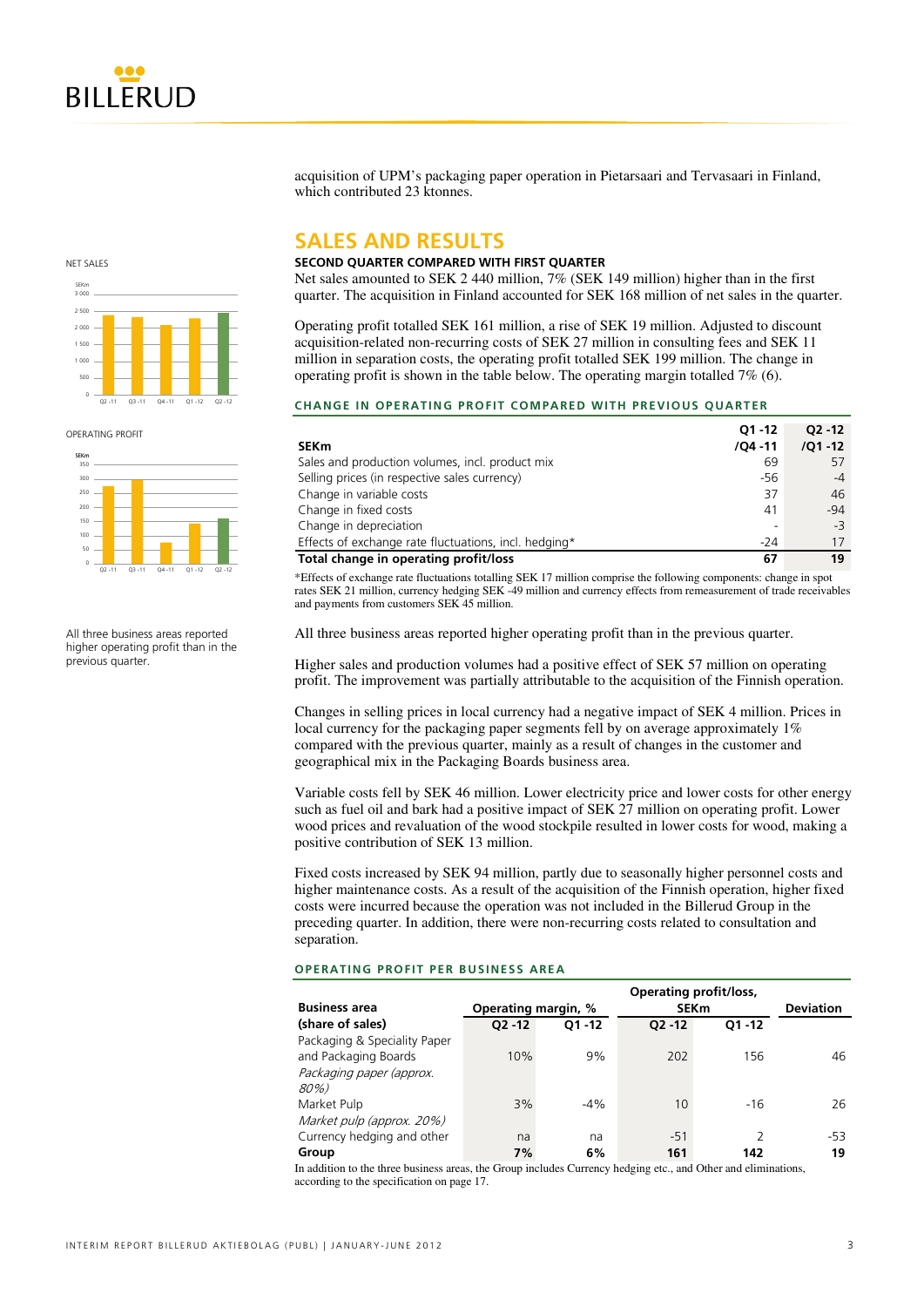

10% operating margin for packaging paper and 3% for market pulp

Operating profit for packaging paper (Packaging & Speciality Paper and Packaging Boards) rose by SEK 46 million, corresponding to an increase in the operating margin from 9 to 10%. The increase is attributable mainly to higher sales volumes and lower variable costs. The operating profit for Market Pulp increased by SEK 26 million, mainly as a result of higher average prices and lower variable costs. The operating margin amounted to 3% compared with -4%. Further financial information per business area is provided on pages 5-7.

Net financial items totalled SEK 2 million (-10). The improvement was attributable to exchange rate gains arising from forward contracts. Profit before tax was SEK 163 million and estimated tax SEK -44 million. Net profit therefore amounted to SEK 119 million.

### **SECOND QUARTER COMPARED WITH THE SAME PERIOD IN 2011**

Net sales were 2% higher than in the same period in the previous year.

Operating profit fell by SEK 114 million, mainly because of lower prices (see table below). The operating margin reached 7% (12).

### **JANUARY-JUNE 2012 COMPARED WITH THE SAME PERIOD IN 2011**

Net sales totalled SEK 4 731 million, a fall of 4%. Lower prices were the main factor underlying this development.

Operating profit totalled SEK 303 million. The fall of SEK 304 million was attributable mainly to lower prices. The lower prices in local currency adversely affected operating profit in the amount of SEK 365 million. Higher sales volumes contributed SEK 61 million, partly through the acquisition and partly because no maintenance shutdown took place during the period, unlike in the corresponding period in 2011. Variable costs were SEK 105 million lower, including the effect of lower wood prices, SEK 79 million, and the effect of lower electricity prices and the cost of other energy, SEK 49 million. The acquisition in Finland and higher personnel costs, partly due to seasonal factors, led to an increase of SEK 59 million in fixed costs. The operating margin reached 6% (12).

### **CHANGE IN OPERATING PROFIT COMPARED WITH THE SAME PERIOD IN THE PREVIOUS YEAR**

|                                                       | $Q1 - 12$  | $O2 - 12$  | Jan-Jun -12  |
|-------------------------------------------------------|------------|------------|--------------|
| <b>SEKm</b>                                           | $/Q1 - 11$ | $/Q2 - 11$ | /Jan-Jun -11 |
| Sales and production volumes, incl. product mix       | $-34$      | 95         | 61           |
| Selling prices (in respective sales currency)         | $-149$     | $-216$     | $-365$       |
| Change in variable costs                              | 29         | 76         | 105          |
| Change in fixed costs                                 | -9         | $-50$      | $-59$        |
| Change in depreciation                                | 3          | $-2$       |              |
| Effects of exchange rate fluctuations, incl. hedging* | $-30$      | $-17$      | $-47$        |
| Total change in operating profit/loss                 | -190       | $-114$     | $-304$       |

\*Effects of exchange rate fluctuations totalling SEK -47 million comprise the following items: changes in spot rates SEK 80 million, currency hedging SEK -113 million and currency effects from remeasurement of trade receivables and payments from customers SEK -14 million.

Net financial items totalled SEK -8 million (-24). The SEK 16 million improvement resulted from a lower syndicated credit facility fee and from exchange rate gains under forward contracts, which compensated for higher interest costs. Profit before tax was SEK 295 million and estimated tax SEK -80 million. Net profit thus amounted to SEK 215 million.

2% growth in net sales

Operating profit declined by SEK 114 million

Net sales were down 4%

Operating profit was halved to SEK 303 million, mainly as a result of lower prices.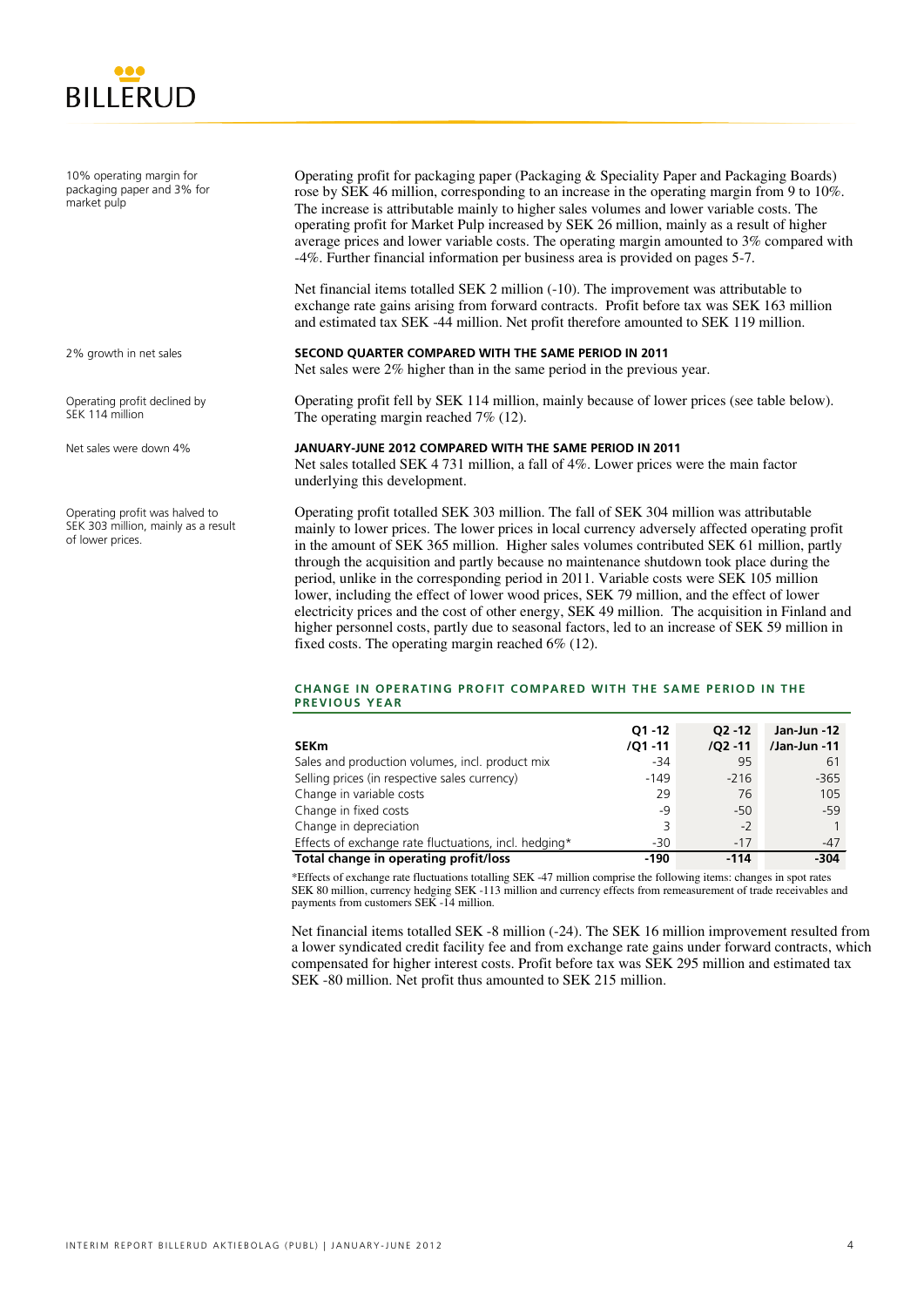

SHARE OF GROUP'S NET SALES O2 2012



OPERATING PROFIT



# **PACKAGING & SPECIALITY PAPER BUSINESS AREA**

Packaging & Speciality Paper offers technically advanced kraft and sack paper for packaging for food, industrial applications and carrier bags, as well as services within packaging optimisation and design. The largest markets are Europe and Asia.

|                              |           | Quarter   |           | Jan-Jun |         | <b>Full year</b> |
|------------------------------|-----------|-----------|-----------|---------|---------|------------------|
| SEKm                         | $O2 - 12$ | $O1 - 12$ | $O2 - 11$ | 2012    | 2011    | 2011             |
| Net sales                    | 1 2 7 7   | 1 0 9 1   | 1 0 7 9   | 2 3 6 8 | 2 2 9 6 | 4 2 9 3          |
| Other income                 | -         |           |           |         |         |                  |
| Operating expenses, other    | $-1059$   | $-915$    | $-895$    | $-1974$ | $-1889$ | $-3525$          |
| Depreciation and impairment  | $-83$     | $-76$     | $-82$     | $-159$  | $-165$  | $-318$           |
| <b>Operating profit/loss</b> | 135       | 100       | 102       | 235     | 242     | 450              |
| Operating margin, %          | 11%       | 9%        | 9%        | 10%     | 11%     | 10%              |
| Sales volumes, ktonnes       | 160       | 136       | 126       | 296     | 276     | 507              |

### **SECOND QUARTER**

The business acquired from UPM was consolidated as of 1 June 2012, and is included in the Packaging & Speciality Paper business area. In the second quarter, the acquired operation accounted for SEK 168 million of net sales, SEK 10 million of operating profit and 23 ktonnes of sales volumes by the business area. Further financial information on the acquisition is provided on pages 16, 18 and 19.

Operating profit for Packaging & Speciality Paper in the second quarter amounted to SEK 135 million, SEK 35 million higher than in the previous quarter. The increase is mainly attributable to higher sales volumes as a result of the acquisition and to lower variable costs. Higher fixed costs impacted negatively on the operating profit. Prices in local currency were stable.

Compared with the same period in 2011, operating profit was up SEK 33 million, mainly as a result of lower variable costs and higher sales volumes through the acquisition, but also because no maintenance shutdown took place during the quarter, unlike in the second quarter in 2011. Lower prices impacted negatively on the operating profit.

### **JANUARY-JUNE**

Operating profit declined by SEK 7 million to SEK 235 million compared with the same period in the previous year. The acquisition led to higher sales volumes, which, taken in conjunction with lower variable costs and an improved currency situation, partly compensated for lower prices in local currency and higher fixed costs.

### **MARKET DEVELOPMENT**

The order situation for kraft paper was stable during the quarter compared with the previous quarter and remained on a normal level, a situation that still applied at the end of the quarter. The order situation for sack paper weakened somewhat towards the end of the quarter, to normal levels. Prices in local currency for sack and kraft paper were stable, with a certain improvement emerging at the end of the quarter, compared to the first quarter, as a result of the increase in prices that had been announced to take effect from 1 June 2012. Work towards implementation of the price increase continues.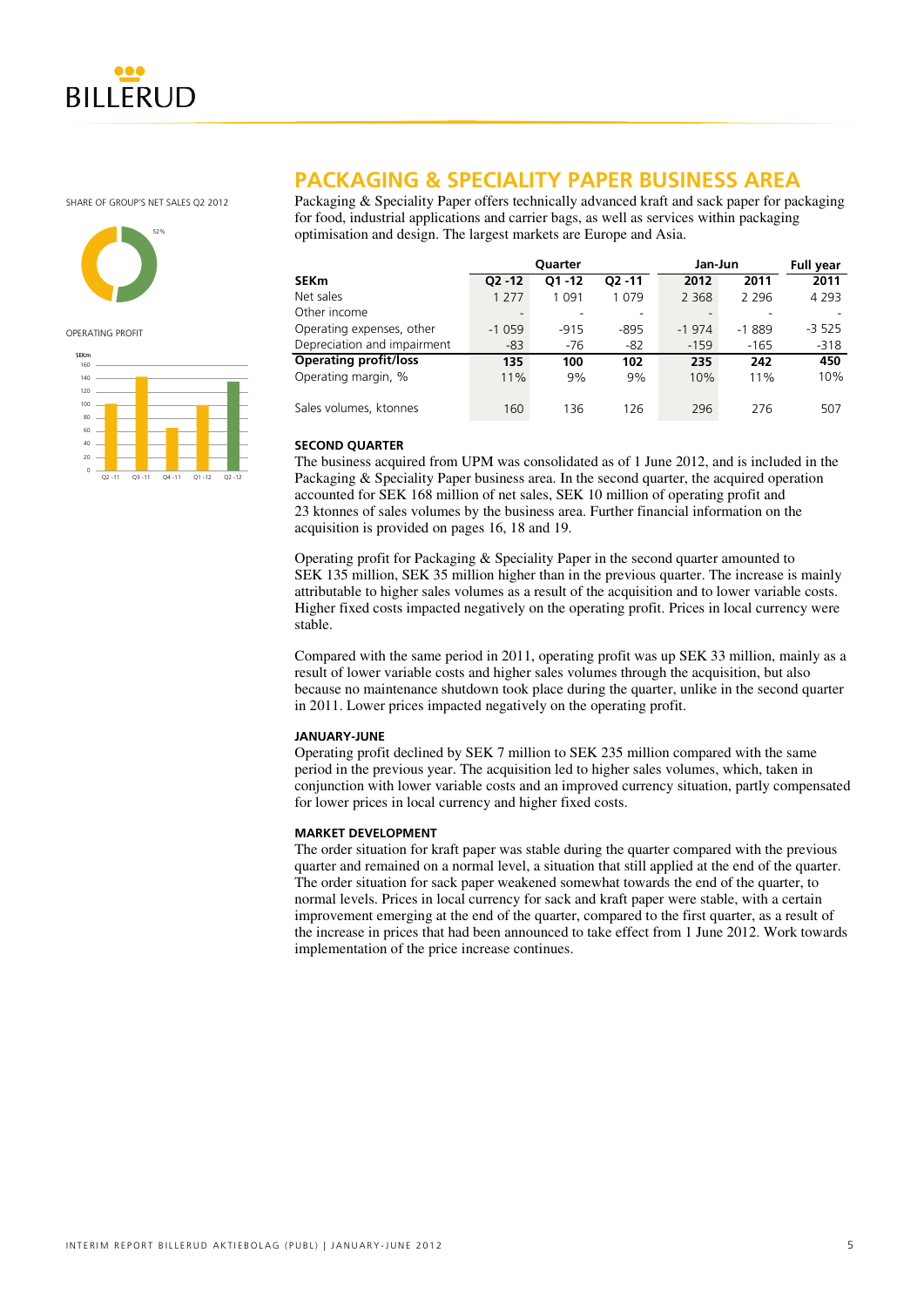

SHARE OF GROUP'S NET SALES Q2 2012



OPERATING PROFIT



# **PACKAGING BOARDS BUSINESS AREA**

The Packaging Boards business area develops and sells containerboard for packaging for fruit and vegetables, consumer goods and transport packaging. The offering also includes liquid board and board for paper cups (Cup Stock), as well as packaging optimisation services. Europe is the largest market.

|                              |                          | <b>Ouarter</b> |           | Jan-Jun |         | <b>Full year</b> |
|------------------------------|--------------------------|----------------|-----------|---------|---------|------------------|
| SEKm                         | $O2 - 12$                | $O1 - 12$      | $O2 - 11$ | 2012    | 2011    | 2011             |
| Net sales                    | 674                      | 663            | 704       | 1 3 3 7 | 1 4 3 2 | 2 7 7 2          |
| Other income                 | $\overline{\phantom{0}}$ |                |           |         |         |                  |
| Operating expenses, other    | $-565$                   | -563           | -568      | $-1128$ | $-1159$ | $-2238$          |
| Depreciation and impairment  | $-42$                    | $-44$          | $-42$     | $-86$   | -82     | $-164$           |
| <b>Operating profit/loss</b> | 67                       | 56             | 94        | 123     | 191     | 370              |
| Operating margin, %          | 10%                      | 8%             | 13%       | 9%      | 13%     | 13%              |
| Sales volumes, ktonnes       | 132                      | 128            | 128       | 260     | 264     | 504              |

### **SECOND QUARTER**

Operating profit amounted to SEK 67 million, up SEK 11 million on the previous quarter. The increase is attributable to higher sales volumes and lower variable costs, which compensated for lower average prices and higher fixed costs.

Compared with the same period in 2011 operating profit fell by SEK 27 million. This resulted from lower prices, which were partially offset by lower variable costs and higher sales volumes.

### **JANUARY-JUNE**

Operating profit declined by SEK 68 million to SEK 123 million compared with the same period in the previous year, mainly as a result of lower prices. Lower variable costs impacted favourably on operating profit.

### **MARKET DEVELOPMENT**

The order situation improved somewhat during the quarter compared with the previous one. The order levels for most of the business area's product grades were normal, a situation that still applied at the end of the quarter. Average prices in local currency declined during the quarter as a result of changes in the customer and geographical mix. During the quarter a price increase was announced for Billerud's primary fibre-based fluting, effective 1 June 2012. The size increase was to vary according to the geographical market concerned. However, implementation of the increase was made more difficult by a fall in the price of recycled-fibre based fluting during the quarter.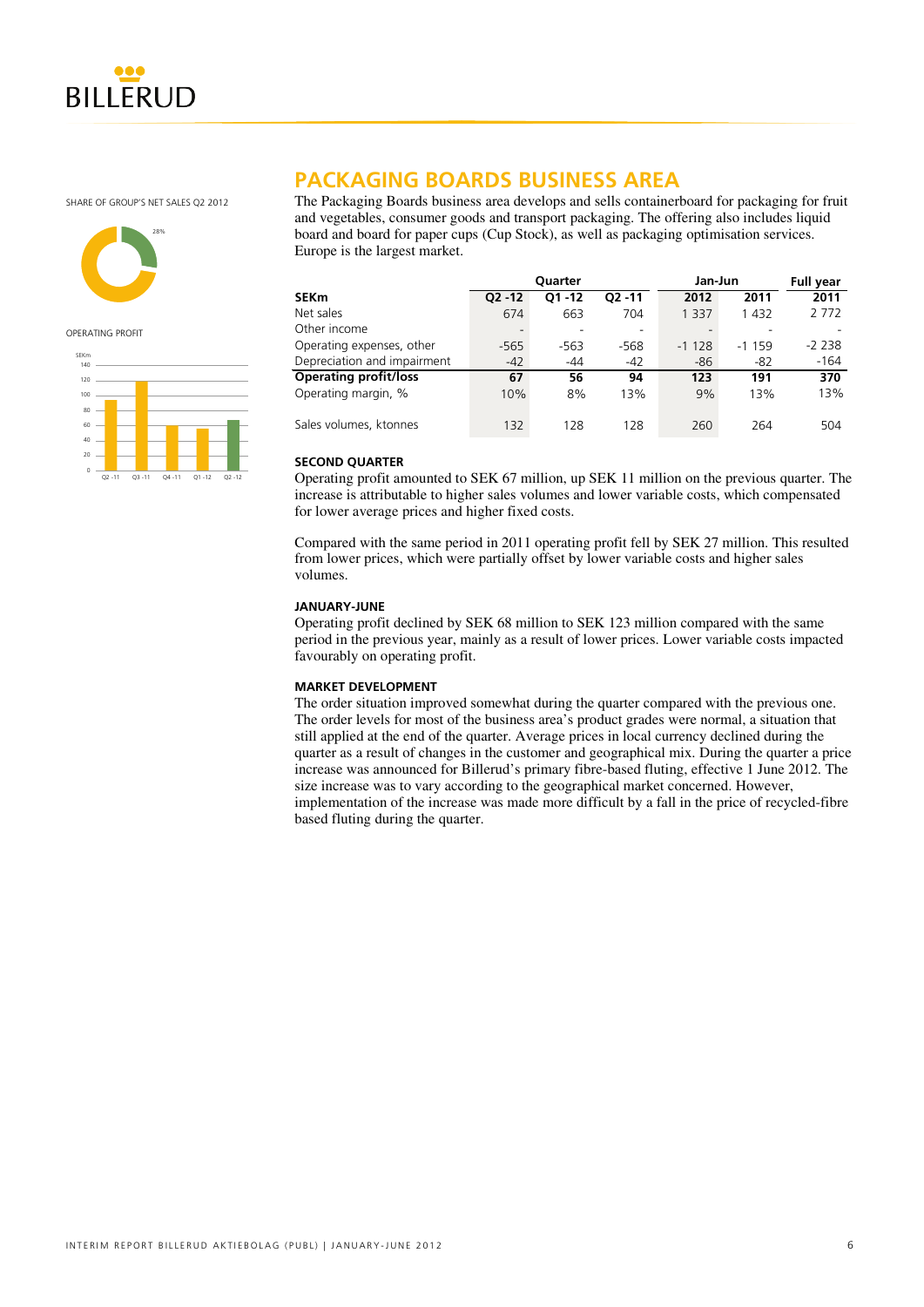

SHARE OF GROUP'S NET SALES Q2 2012



OPERATING PROFIT



# **MARKET PULP BUSINESS AREA**

The Market Pulp business area is responsible for sales of long-fibre market pulp to customers including manufacturers of tissue, printing and writing paper and packaging paper. The largest markets are Europe and Asia.

|                              |                          | <b>Ouarter</b> |           | Jan-Jun |        | <b>Full year</b> |
|------------------------------|--------------------------|----------------|-----------|---------|--------|------------------|
| SEKm                         | $O2 - 12$                | $O1 - 12$      | $O2 - 11$ | 2012    | 2011   | 2011             |
| Net sales                    | 391                      | 436            | 435       | 827     | 871    | 1752             |
| Other income                 | $\overline{\phantom{a}}$ |                | ۰         |         |        |                  |
| Operating expenses, other    | $-354$                   | $-424$         | $-389$    | $-778$  | $-759$ | $-1574$          |
| Depreciation and impairment  | $-27$                    | $-28$          | $-26$     | $-55$   | -54    | $-114$           |
| <b>Operating profit/loss</b> | 10                       | $-16$          | 20        | -6      | 58     | 64               |
| Operating margin, %          | 3%                       | $-4%$          | 5%        | $-1\%$  | 7%     | 4%               |
| Sales volumes, ktonnes       | 82                       | 96             | 81        | 178     | 164    | 343              |

### **SECOND QUARTER**

Operating profit amounted to SEK 10 million, an improvement of SEK 26 million compared with the previous quarter. The increase was attributable to higher average prices in local currency, an improved currency situation and lower variable costs.

Compared with the same period in 2011, operating profit fell by SEK 10 million, mainly as a result of lower prices. Lower variable costs impacted favourably on operating profit.

### **JANUARY-JUNE**

Operating profit declined by SEK 64 million to SEK -6 million compared with the same period in the previous year. Lower prices were partly balanced by higher sales volumes and lower variable costs.

### **MARKET DEVELOPMENT**

During the quarter, the balance between supply and demand in market pulp (NBSK) remained more or less unchanged from the level in the first quarter. Consequently, pulp stocks held by producers remained more or less stable during the quarter. The price level in Europe fell to approximately USD 830 per tonne at the end of the quarter, compared with approximately USD 850 per tonne at the beginning of the quarter.

# **CURRENCY HEDGING**

During the first half of 2012, net flows were hedged at EUR/SEK 9.31 (9.38), USD/SEK 6.70 (7.05) and GBP/SEK 10.60 (10.80). Currency hedging had an overall earnings impact of SEK -5 million (52) for the second quarter and SEK 38 million (151) for the first half of 2012 (compared with if no hedging had taken place).

Billerud's outstanding forward exchange contracts at 30 June 2012 had a market value of SEK 35 million. Of this amount, SEK 11 million - the part of the contracts matched by trade receivables - affected earnings in the second quarter. Other contracts had a market value of SEK 24 million.

### **HEDGED PORTION OF CURRENCY FLOW FOR EUR, USD AND GBP AND EXCHANGE RATES AGAINST SEK (30 JUNE 2012)**

| Currency   |                                     | $O3 - 12$ | O4 - 12 | $O1 - 13$ |       | Q2 -13 Total 12 months |
|------------|-------------------------------------|-----------|---------|-----------|-------|------------------------|
| EUR        | Share of net flow                   | 79%       | 53%     | 32%       | 12%   | 44%                    |
|            | Rate                                | 9.11      | 9.06    | 9.02      | 9.04  | 9.07                   |
| <b>USD</b> | Share of net flow                   | 79%       | 58%     | 37%       | 12%   | 47%                    |
|            | Rate                                | 6.85      | 6.90    | 6.95      | 7.07  | 6.90                   |
| GBP        | Share of net flow                   | 89%       | 62%     | 35%       | 16%   | 51%                    |
|            | Rate                                | 10.82     | 10.92   | 10.87     | 11.10 | 10.88                  |
|            | Market value of currency contracts* | 15        | 9       |           | 4     | 35                     |

\*As of 30 June 2012.

Billerud continuously hedges approximately 50% of forecast net flows over the next 12-month period but in accordance with the financial policy is also able to extend currency hedging to 100% of net flows over the next 15 months.

SEK -5 million earnings impact for

the quarter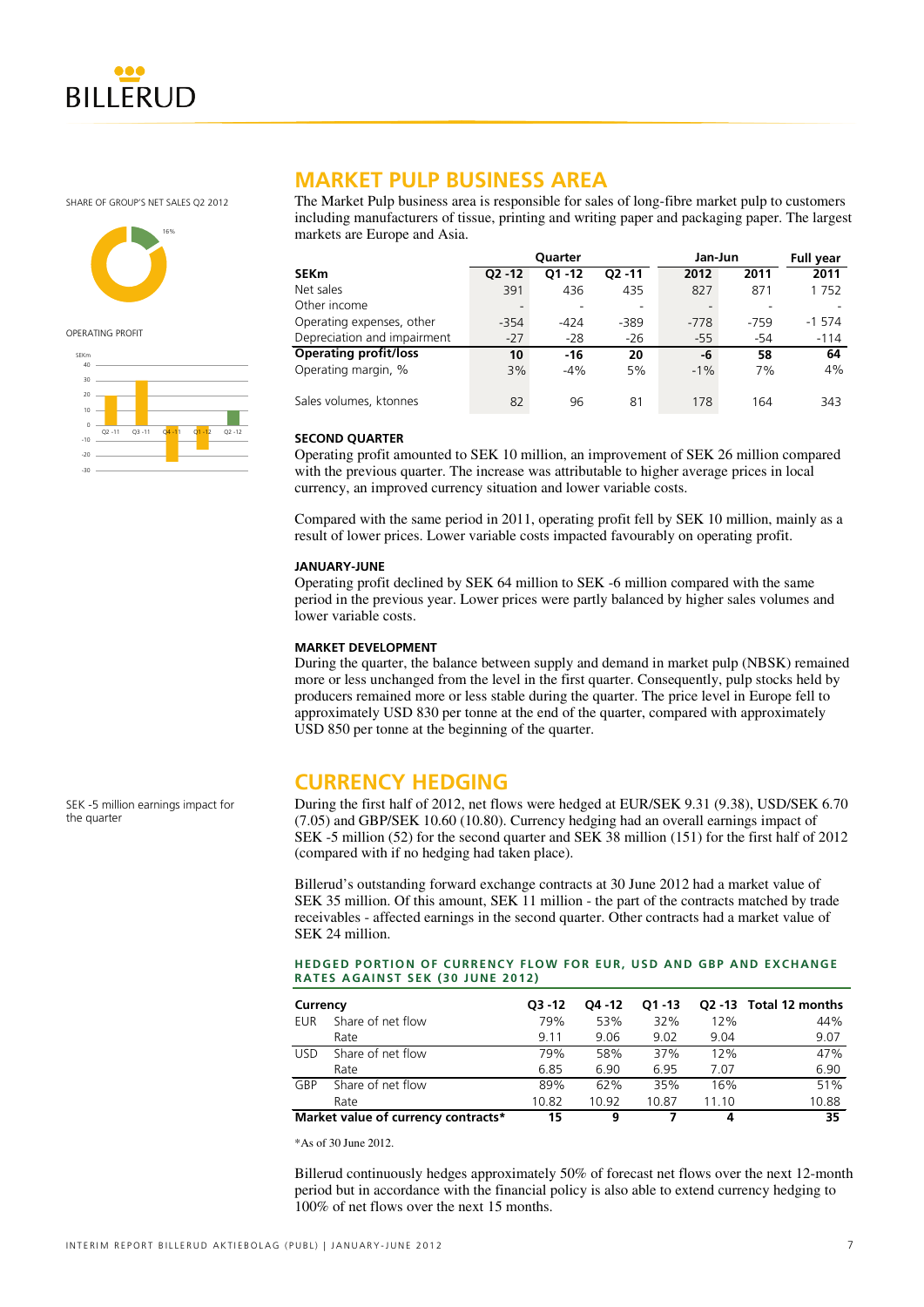

SEK 1 146 million in gross investments for the quarter

RETURN, % (ROLLING 12 MONTHS)



# **INVESTMENTS AND CAPITAL EMPLOYED**

Gross investments including company acquisitions amounted to SEK 1 146 million (129) for the second quarter and SEK 1 311 million (212) for the first half of 2012. The environmental and energy investment at Skärblacka mill accounted for SEK 99 million in the second quarter and SEK 192 million in the first half of 2012. UPM's packaging paper operation was acquired in the second quarter at a cost of SEK 1 039 million.

Billerud's capital employed at 30 June 2012 amounted to SEK 5 811 million (4 909). Return on capital employed, calculated over the past 12-month period, amounted to 14% (24). If the effects of currency hedging are discounted, return on capital employed was 12% (17). Return on equity after tax was 10% (19).

# **CASH FLOW AND FINANCIAL POSITION**

### **SUMMARY CASH FLOW STATEMENT**

| <b>SEKm</b>                                   | <b>Ouarter</b> |           | Jan-Jun  |        |
|-----------------------------------------------|----------------|-----------|----------|--------|
| (positive figure indicates reduction in debt) | $Q2 - 12$      | $Q2 - 11$ | 2012     | 2011   |
| Operating surplus, etc.                       | 316            | 421       | 614      | 902    |
| Change in working capital, etc.               | $-54$          | 57        | $-32$    | $-244$ |
| Net financial items, taxes, etc.              | $-50$          | $-10$     | $-252$   | $-191$ |
| Cash flow from operating activities           | 212            | 468       | 330      | 467    |
| Current net investments                       | $-1145$        | $-129$    | $-1,300$ | $-211$ |
| <b>Operating cash flow</b>                    | $-933$         | 339       | $-970$   | 256    |
| Dividend                                      | $-361$         | $-361$    | $-361$   | $-361$ |
| Other items, not affecting cash flow          |                | $-1$      | -5       | -7     |
| Change in net debt during                     |                |           |          |        |
| the period                                    | $-1294$        | -23       | $-1336$  | -112   |

Cash flow from operating activities during the first half of 2012 amounted to SEK 330 million (467) and the operating cash flow was SEK -970 million (256).

Interest-bearing net debt on 30 June amounted to SEK 1 103 million (267). The Group's net debt/equity ratio at the end of the period was 0.23 (0.06). Billerud's financial target for the net debt/equity ratio is between 0.60 and 0.90 over a business cycle. The present net debt/equity ratio is therefore lower than the average net debt/equity ratio aimed for over time.

# **FINANCING**

Interest-bearing loans amounted to SEK 1 294 million at 30 June 2012. Of this amount, utilisation of the syndicated credit facility (maximum: SEK 801 million) accounted for SEK 115 million, bond loans for SEK 675 million, utilisation of Billerud's commercial paper programme (maximum: SEK 1 500 million) for SEK 489 million and other interest-bearing liabilities for SEK 15 million. Billerud also has an unutilised credit facility of SEK 800 million.

# **PARENT COMPANY**

The parent company Billerud AB includes the Gruvön mill, the sales organisation for the Nordic market and markets outside Europe, and the head office functions.

Net sales in the first half of 2012 amounted to SEK 2 178 million (2 239). Operating profit amounted to SEK 180 million, SEK 181 million lower than in the corresponding period in the previous year. The decline was mainly attributable to a weaker operating profit at Gruvön mill and a lower gain from currency hedges.

The parent company hedges both its own and the Group's net currency flows. The parent company's earnings include the result of these hedging measures. In the first half of 2012, this result was SEK 38 million (151).

### NET DEBT/EQUITY RATIO AT THE END OF THE QUARTER

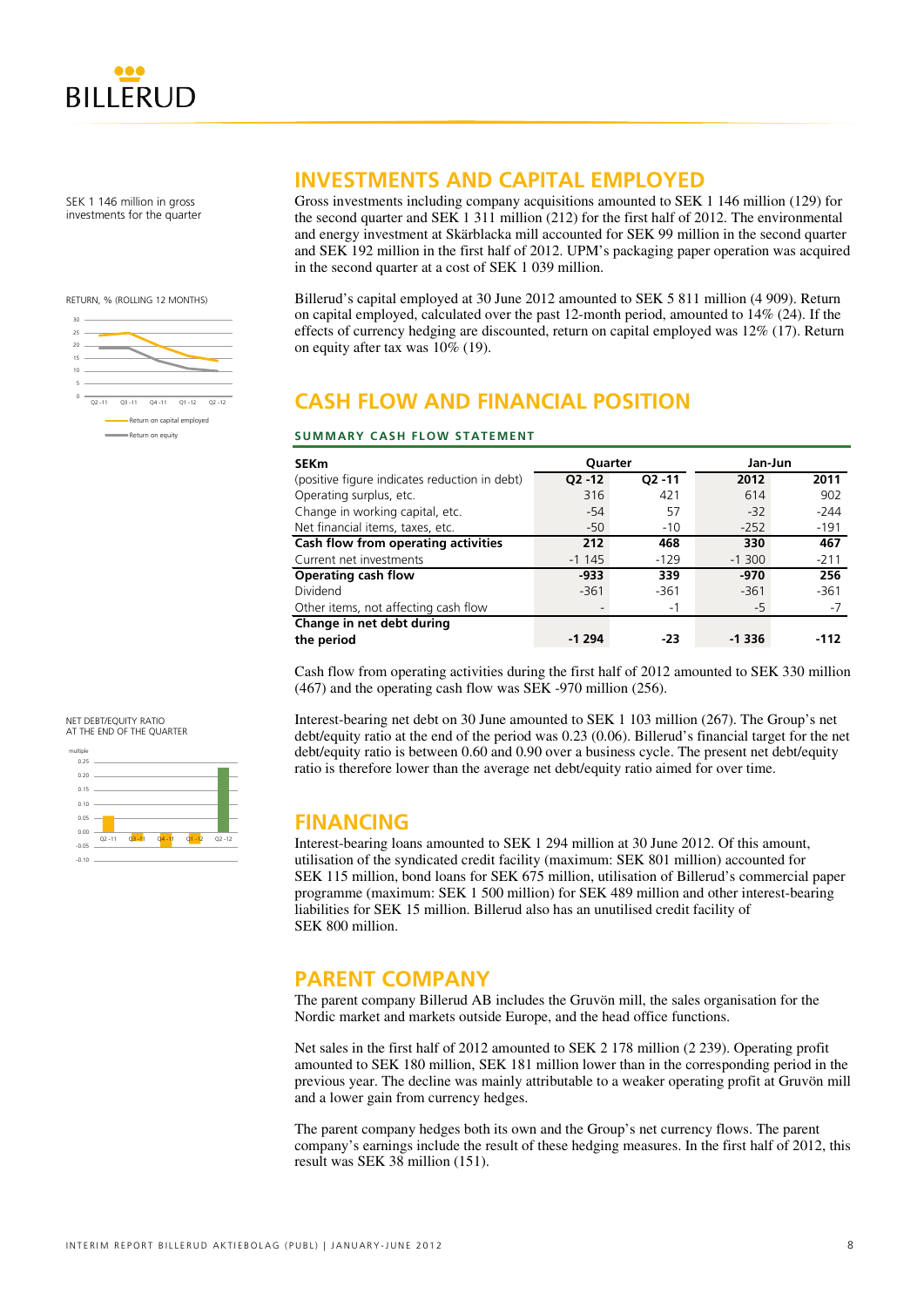

Investments in property, plant and equipment and intangible assets, excluding shares, in the first half of 2012 amounted to SEK 51 million (43). The average number of employees was 942 (935). Cash, bank balances and short-term investments totalled SEK 333 million (505).

# **SEASONAL EFFECTS**

### **MAINTENANCE SHUTDOWNS**

In addition to ongoing maintenance during production, Billerud's production units normally also require more extensive maintenance at some time during the year. In order to carry out maintenance, production of pulp and paper is stopped; this is known as a maintenance shutdown. The cost of a maintenance shutdown mainly comprises the loss of volume related to the shutdown and fixed costs, mainly in the form of costs of maintenance and overtime work, as well as - to some extent - variable costs such as higher consumption of electricity and wood when production is restarted. The effects of shutdowns on earnings vary, depending on the extent of the measures carried out, their nature and the actual length of the shutdown. The estimated cost of shutdown is an assessment of the impact on earnings of a normal shutdown, compared to a quarter during which no periodic maintenance shutdown takes place.

| <b>Production</b><br>units | <b>Estimated</b><br>shutdown cost, | cost by business area |           | Estimated breakdown of shutdown Planned dates of |  | maintenance shutdown |
|----------------------------|------------------------------------|-----------------------|-----------|--------------------------------------------------|--|----------------------|
|                            | <b>SEKm</b>                        | <b>PSP</b>            | РB        | 2012   2011   2010                               |  |                      |
| Gruvön                     | Appr. 100                          | Appr. 40%             | Appr. 60% | Q4   Q4   Q2                                     |  |                      |
| Pietarsaari                | Appr. 15                           | 100%                  | $0\%$     | Ω4                                               |  |                      |
| Karlsborg                  | Appr. 40                           | 100%                  | 0%        | Q3   Q3   Q3                                     |  |                      |
| Skärblacka                 | Appr. 60                           | Appr. 85%             | Appr. 15% | Q3   Q2   Q3                                     |  |                      |

Maintenance shutdowns at Beetham and Tervasaari have an insignificant effect on Billerud's total earnings.

### **OTHER SEASONAL EFFECTS**

A significant part of Billerud Flute® volumes is used to package fruit exports from the Mediterranean area. Demand from this customer group varies according to the fruit export season and is normally highest from September to March each year. A significant portion of Billerud's sack paper and QuickFill® sack paper is used as packaging for cement and building materials. Demand for building materials in Europe is generally higher during the period May to October.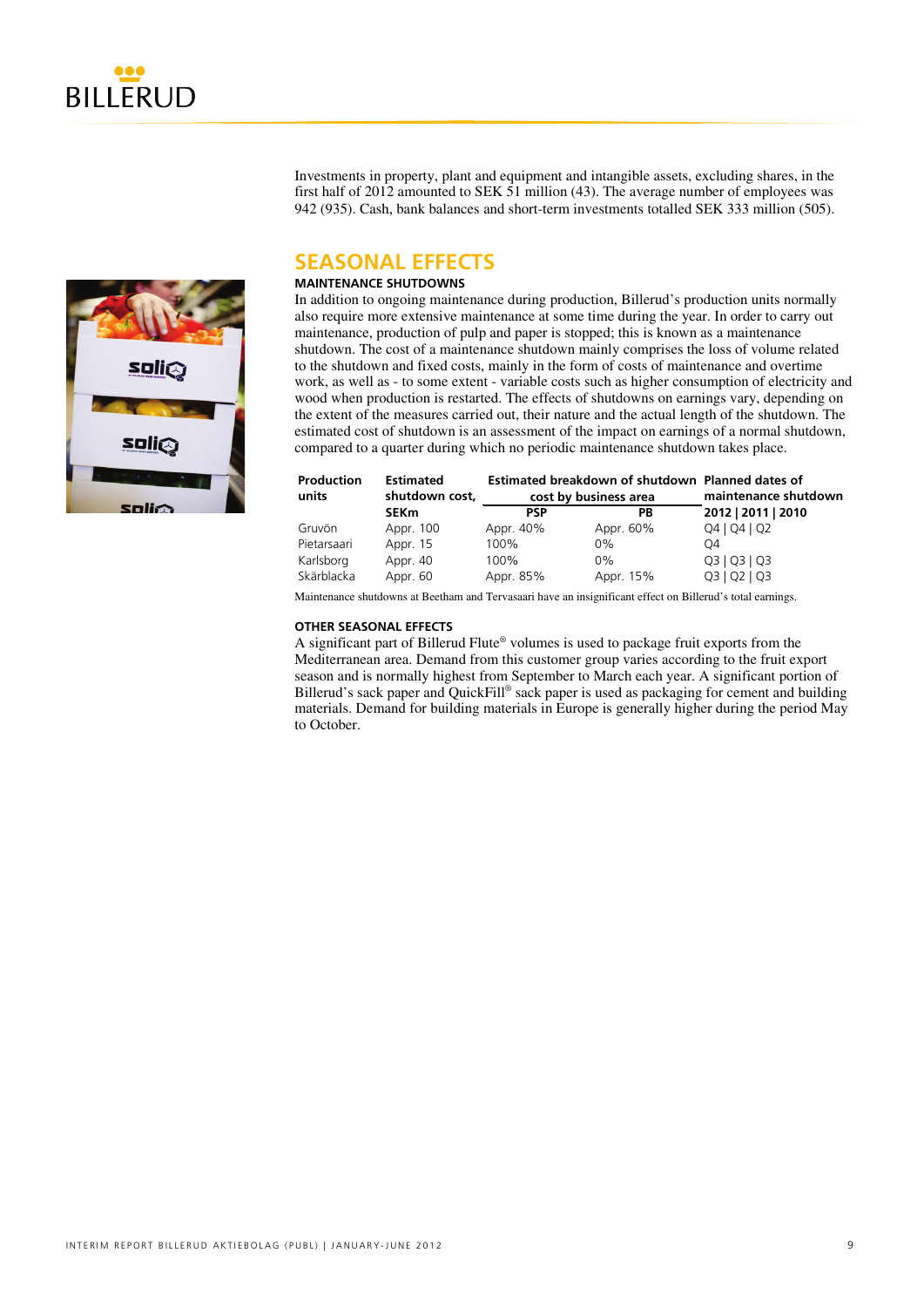



On 20 June 2012, the Boards of Directors of Billerud AB (publ) and Investment AB Kinnevik (publ) announced a combination between Billerud and Korsnäs. Left to right: Christer Simrén – President and CEO Korsnäs , Per Lindberg, President and CEO Billerud and Mia Brunell Livfors – President and CEO Kinnevik.

# **LARGEST SHAREHOLDERS**

### **BILLERUD'S TEN LARGEST SHAREHOLDERS (30 JUNE 2012)**

|                                                     | Number of   | Number of |
|-----------------------------------------------------|-------------|-----------|
| Shareholder                                         | shares      | votes, %  |
| FRAPAG Beteiligungsholding AG                       | 21 621 400  | 21.0      |
| <b>SHB Funds</b>                                    | 2 794 885   | 2.7       |
| Swedbank Robur Funds                                | 2 3 5 2 4 5 | 2.3       |
| Government of Norway                                | 2 139 753   | 2.1       |
| Fourth Swedish National Pension Fund                | 1 507 918   | 1.5       |
| SEB Funds                                           | 1 176 460   | 1.1       |
| DFA Funds                                           | 935 962     | 0.9       |
| Evli Funds                                          | 755 859     | 0.7       |
| The Foundation for Baltic and East European Studies | 709 928     | 0.7       |
| Avanza Pension Insurance AB                         | 653 446     | 0.6       |
| <b>Total 10 largest shareholders</b>                | 34 650 856  | 33.6      |
| Total number of shares in the market                | 103 114 299 | 100.0     |

Source: SIS Ägarservice AB. Billerud's approximately 1.7 million bought back shares and foreign custodian banks are excluded.

The total number of owners (including nominee-registered) amounted to 107 152. The proportion of foreign ownership was 48.2% of the number of shares in the market. More information about shareholder structure is available at www.billerud.com/Investor-Relations.

# **DISTRIBUTION OF SHARES**

### **DISTRIBUTION OF SHARES (30 JUNE 2012)**

| Registered number of shares          | 104 834 613 |
|--------------------------------------|-------------|
| Bought back shares                   | -1 720 314  |
| Total number of shares in the market | 103 114 299 |

No bought back shares have been purchased since year-end 2004.

# **LONG-TERM INCENTIVE PROGRAMME 2012**

At the 2012 AGM, it was resolved that a long-term incentive programme (LTIP 2012) should be introduced at Billerud, combined with a transfer of individual holdings of own shares. Billerud has a further two existing long-term incentive programmes (LTIP 2010 and LTIP 2011).

The objective of LTIP 2012 is to underpin Billerud's ability to retain its best talents for critical leadership positions, as well as to spur those participating into redoubled efforts, by linking their interests and viewpoints with those of the shareholders. The programme extends to a maximum of 20 senior executives and other key people in the Billerud Group. LTIP 2012 runs for three years starting in 2012. Its outcome will be determined by the extent to which various financial performance requirements are achieved. The maximum number of Billerud shares encompassed by LTIP 2012 is 299,800, corresponding to approximately 0.3% of the total number of Billerud shares outstanding and the number of votes to be cast. The maximum estimated cost of LTIP 2012 is estimated at approximately SEK 27 million, including social security costs of SEK 17 million.

More information on LTIP 2012 is available in Billerud's press release dated 2 April 2012, as well as in the documents for the 2012 AGM, which are available on Billerud's website.

# **SIGNIFICANT RISKS AND UNCERTAINTIES**

Billerud's products are generally dependent on the business cycle, in terms of both price development and potential sales volumes. The Group is exposed to currency fluctuations since most revenues are invoiced in foreign currency while a large part of operating expenses are in SEK. A more in-depth description of risks and a sensitivity analysis are provided on pages 69- 73 of the 2011 Annual Report.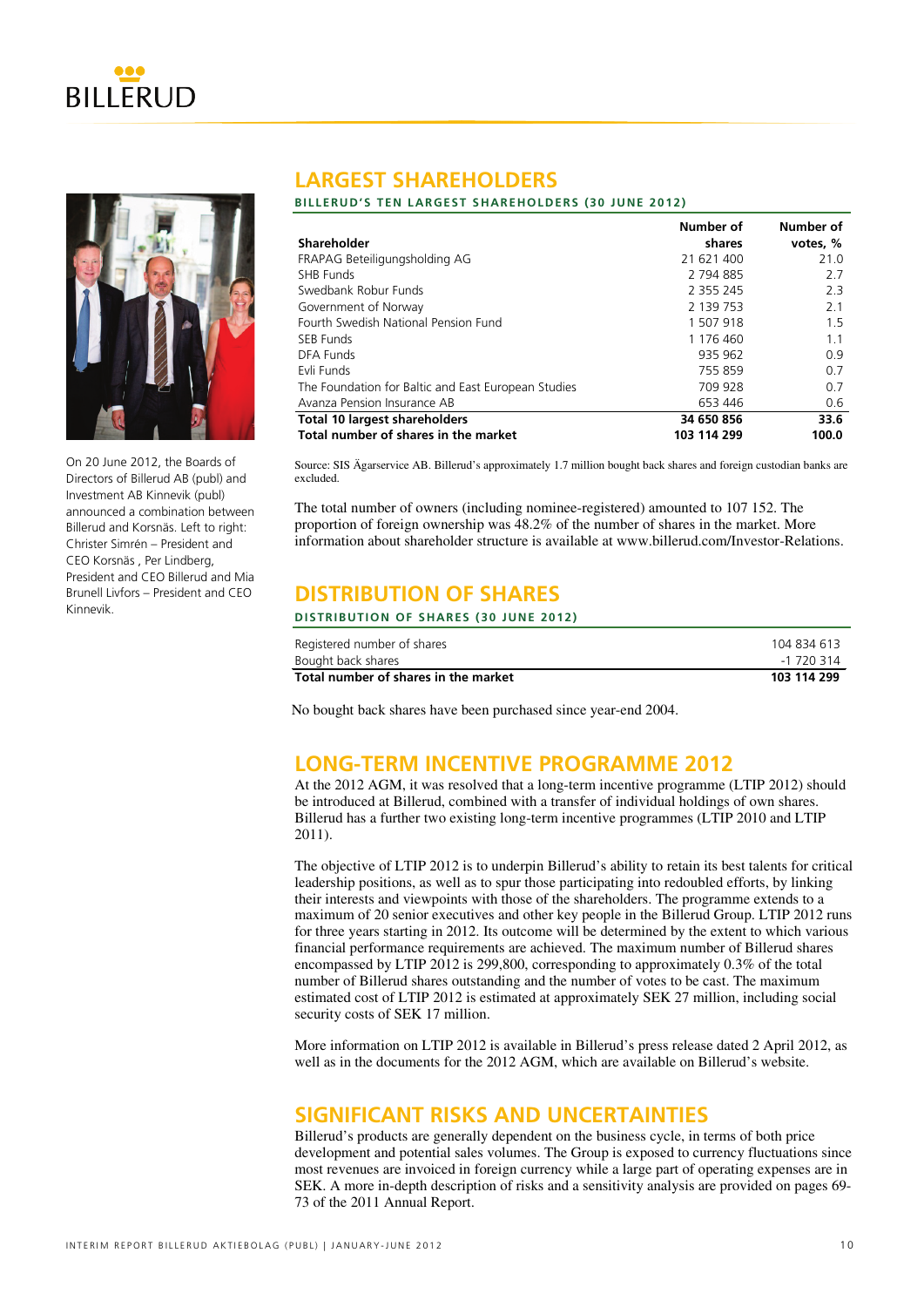

# **RELATED PARTY TRANSACTIONS**

No transactions have taken place between Billerud and related parties that significantly affect the company's position and earnings.

# **EVENTS AFTER THE END OF THE QUARTER**

Effective 1 July 2012, market pulp sales will not be reported independently in a separate business area (Market Pulp) but will be included in the Packaging and Speciality Paper business area. Niklas Söderström, formerly Business area director, Market Pulp, will remain a member of Billerud's Group management, with the new title of Director Pulp Sales.

The undersigned hereby confirm that this mid-year report provides a true and fair view of the parent company's and Group's operations, position and performance, and describes material risks and uncertainties faced by the parent company and Group companies.

Solna, 19 July 2012 Billerud Aktiebolag (publ)

Lennart Holm Jan Homan Gunilla Jönson Member Member Member

Ewald Nageler Per Lindberg<br>
Member Member President and<br>
Member President and

Ingvar Petersson Michael M.F. Kaufmann, Helena Andreas Chairman Deputy chairman Member

Stewe Cato Helén Gustafsson Mikael Hellberg Member Member Member

President and CEO

# **REVIEW REPORT**

To the Board of Directors of Billerud AB (publ)

### **INTRODUCTION**

We have reviewed the accompanying condensed balance sheet of Billerud AB (publ) as of 30 June, 2012 and the related condensed summary of income, changes in equity and cash-flows for the six-month period then ended. Our review includes pages 1-17 in this interim report. The Board of Directors and the Managing Director are responsible for the preparation and fair presentation of this condensed interim financial information in accordance with IAS 34 and the Swedish Annual Accounts Act. Our responsibility is to express a conclusion on this condensed interim financial information based on our review.

### **SCOPE OF REVIEW**

We conducted our review in accordance with the Standard on Review Engagements, SÖG 2410, "Review of the Interim Financial Statements Performed by the Independent Auditor of the Entity", issued by the Swedish Federation of Authorized Public Accountants. A review of interim financial information consists of making inquiries, primarily of persons responsible for financial and accounting matters, and applying analytical and other review procedures. A review is substantially less in scope than an audit conducted in accordance with International Standards on Auditing, ISA, and consequently does not enable us to obtain assurance that we would become aware of all significant matters that might be identified in an audit. Accordingly, we do not express an audit opinion.

### **CONCLUSION**

Based on our review, nothing has come to our attention that causes us to believe that the accompanying condensed interim financial information does not present fairly, in all material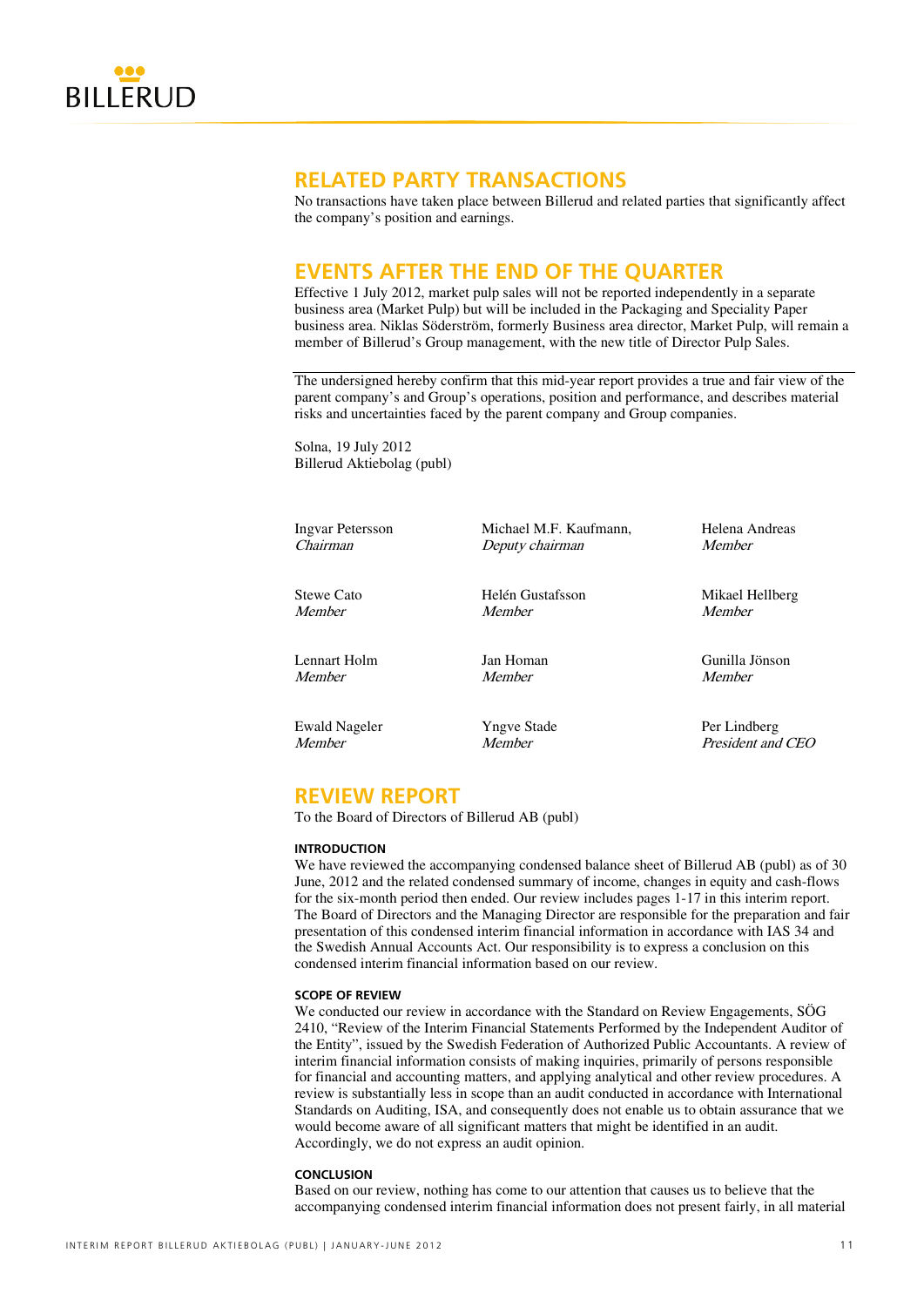

aspects, the financial position of the entity as at 30 June, 2012 and its financial performance and its cash flows for the six-month period then ended, for the Group in accordance with IAS 34 and the Swedish Annual Accounts Act and for the parent company in accordance with the Swedish Annual Accounts Act.

Stockholm, 19 July, 2012

Ernst & Young AB

Lars Träff Authorized Public Accountant

# **FINANCIAL CALENDAR**

| Interim report January-September 2012 | 25 October 2012 |
|---------------------------------------|-----------------|
| Year-end report January-December 2012 | 31 January 2013 |
| Interim report January-March 2013     | 25 April 2013   |
| Interim report January-June 2013      | 18 July 2013    |
| Interim report January-September 2013 | 29 October 2013 |

The 2013 AGM will be held on 7 May 2013.

# **ACCOUNTING PRINCIPLES**

The interim report for the Group is prepared in accordance with IAS 34 Interim Financial Reporting and the Swedish Annual Accounts Act. The amended standards and interpretations that came into force on 1 January 2012 have not had any material impact on Billerud's financial statements. In addition to these amendments, the accounting principles applied in this interim report are the same as those used in the most recent annual report for  $2011$ , see pages 74-82 and page 109 for definitions of key indicators. The interim report for the parent company is prepared in accordance with the Swedish Annual Accounts Act. Key figure definitions are provided on page 20 of this report.

The information in this interim report is such that Billerud Aktiebolag (publ) is obliged to disclose under the Swedish Securities Market Act. This report has been prepared in both a Swedish and an English version. In the event of variations between the two, the Swedish version shall take precedence.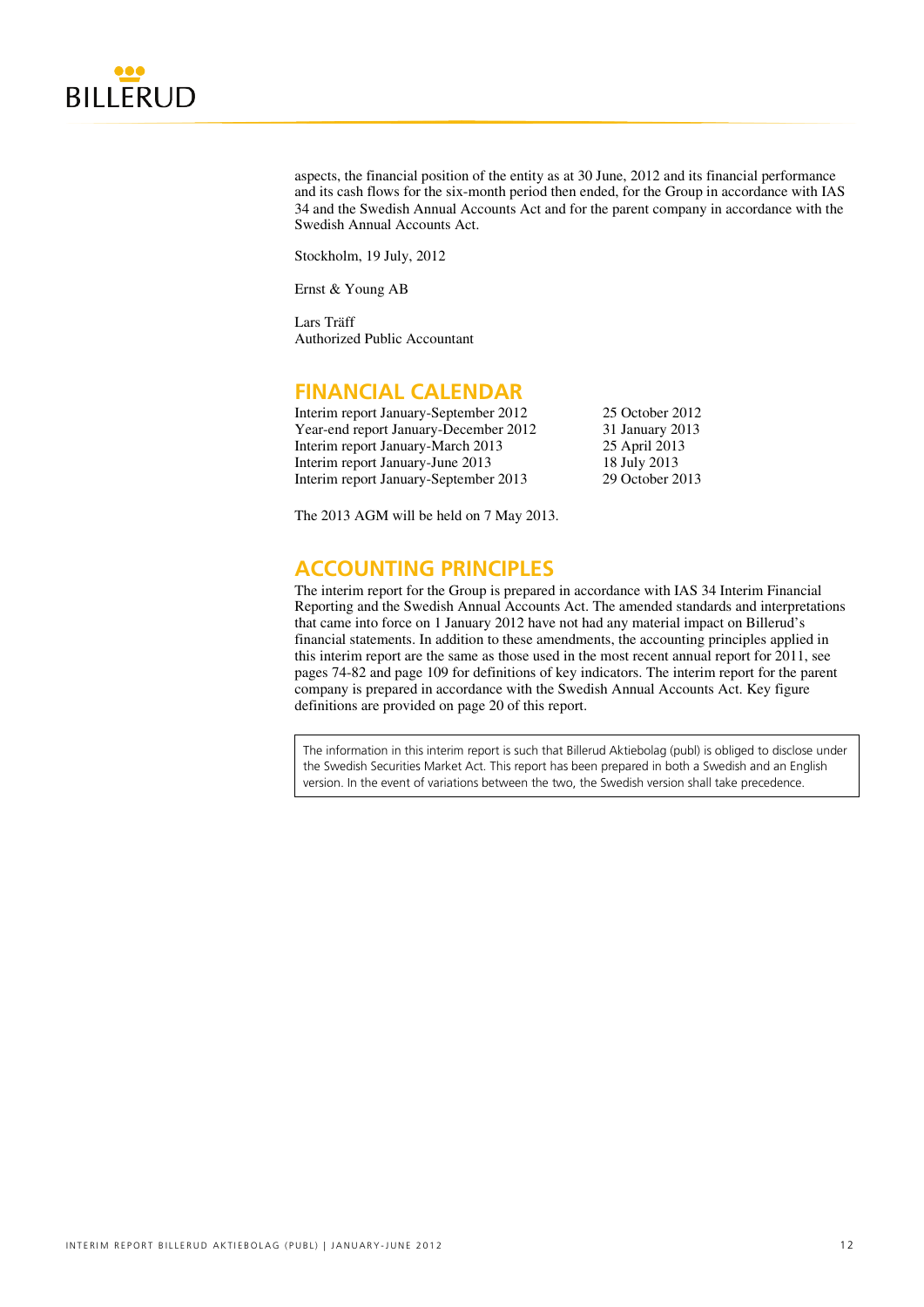# **BILLERUD GROUP**

# **INCOME STATEMENT**

|                                                         |           | Quarter   |           | Jan-Jun | <b>Full year</b> |         |
|---------------------------------------------------------|-----------|-----------|-----------|---------|------------------|---------|
| <b>SEKm</b>                                             | $Q2 - 12$ | $O1 - 12$ | $Q2 - 11$ | 2012    | 2011             | 2011    |
| Net sales                                               | 2 4 4 0   | 2 2 9 1   | 2 3 8 3   | 4731    | 4 9 3 0          | 9 3 4 3 |
| Other income                                            | 8         | 2         | 2         | 10      | 5                | 18      |
| <b>Operating income</b>                                 | 2 4 4 8   | 2 2 9 3   | 2 3 8 5   | 4741    | 4935             | 9 3 6 1 |
| Change in inventories                                   | 24        | $-77$     | $-1$      | $-53$   | $-68$            |         |
| Raw materials and consumables                           | $-1233$   | $-1114$   | $-1113$   | $-2347$ | $-2,301$         | -4 480  |
| Other external costs                                    | $-520$    | $-448$    | $-476$    | $-968$  | $-933$           | $-1863$ |
| Employee benefits expense                               | $-406$    | $-362$    | $-370$    | $-768$  | $-723$           | $-1427$ |
| Depreciation and impairment of non-current assets       | $-153$    | $-150$    | $-151$    | $-303$  | $-304$           | $-614$  |
| Profit/Loss from participations in associated companies |           | ۰         |           |         |                  |         |
| <b>Operating expenses</b>                               | $-2287$   | $-2151$   | $-2110$   | -4 438  | -4 328           | $-8383$ |
| <b>Operating profit/loss</b>                            | 161       | 142       | 275       | 303     | 607              | 978     |
| Financial income and expenses                           | 2         | $-10$     | $-12$     | -8      | $-24$            | $-45$   |
| Profit/Loss before tax                                  | 163       | 132       | 263       | 295     | 583              | 933     |
| Taxes                                                   | $-44$     | $-36$     | $-69$     | $-80$   | $-154$           | $-250$  |
| Net profit/loss for the period                          | 119       | 96        | 194       | 215     | 429              | 683     |
| Profit/Loss attributable to:                            |           |           |           |         |                  |         |
| Owners of the parent company                            | 119       | 96        | 194       | 215     | 429              | 683     |
| Non-controlling interests                               |           |           |           |         |                  |         |
| Net profit/loss for the period                          | 119       | 96        | 194       | 215     | 429              | 683     |
| Earnings per share, SEK                                 | 1.14      | 0.94      | 1.88      | 2.08    | 4.16             | 6.63    |
| Diluted earnings per share, SEK                         | 1.15      | 0.93      | 1.86      | 2.08    | 4.14             | 6.61    |

# **STATEMENT OF COMPREHENSIVE INCOME**

|                                                                            |           | Quarter   |                          | Jan-Jun | <b>Full year</b> |        |
|----------------------------------------------------------------------------|-----------|-----------|--------------------------|---------|------------------|--------|
| <b>SEKm</b>                                                                | $O2 - 12$ | $Q1 - 12$ | $Q2 - 11$                | 2012    | 2011             | 2011   |
| Net profit/loss for the period                                             | 119       | 96        | 194                      | 215     | 429              | 683    |
| Other comprehensive income                                                 |           |           |                          |         |                  |        |
| Differences arising from the translation of foreign operations' accounts   | $-22$     | $-3$      |                          | $-25$   | $-2$             | 3      |
| Change in fair value of available-for-sale financial assets for the period | $-1$      |           |                          |         |                  |        |
| Change in fair value of cash flow hedges                                   |           | $-19$     | $-135$                   | $-28$   | $-231$           | $-312$ |
| Change in fair value of cash flow hedges transferred to net profit/loss    |           |           |                          |         |                  |        |
| for the period                                                             | $-6$      | 44        | 51                       | 38      | 147              | 186    |
| Tax attributable to components of other comprehensive income               | 4         | $-7$      | 22                       | $-3$    | 22               | 33     |
| Total comprehensive income for the period                                  | 85        | 112       | 133                      | 197     | 365              | 593    |
| <b>Attributable to:</b>                                                    |           |           |                          |         |                  |        |
| Owners of the parent company                                               | 85        | 112       | 133                      | 197     | 365              | 593    |
| Non-controlling interests                                                  |           |           | $\overline{\phantom{a}}$ |         |                  |        |
| Total comprehensive income for the period                                  | 85        | 112       | 133                      | 197     | 365              | 593    |

# **STATEMENT OF CHANGES IN EQUITY**

|                                                         | Jan-Jun |         |        |  |  |  |
|---------------------------------------------------------|---------|---------|--------|--|--|--|
| <b>SEKm</b>                                             | 2012    | 2011    | 2011   |  |  |  |
| <b>Opening balance</b>                                  | 4871    | 4637    | 4637   |  |  |  |
| Comprehensive income for the period                     | 197     | 365     | 593    |  |  |  |
| Share-based payment to be settled in equity instruments |         |         |        |  |  |  |
| Dividends paid                                          | $-361$  | $-361$  | $-361$ |  |  |  |
| Attributable to owners of the parent company            | 4 7 0 7 | 4 6 4 2 | 4871   |  |  |  |
| Non-controlling interests                               |         |         |        |  |  |  |
| <b>Closing balance</b>                                  | 4708    | 4 642   | 4872   |  |  |  |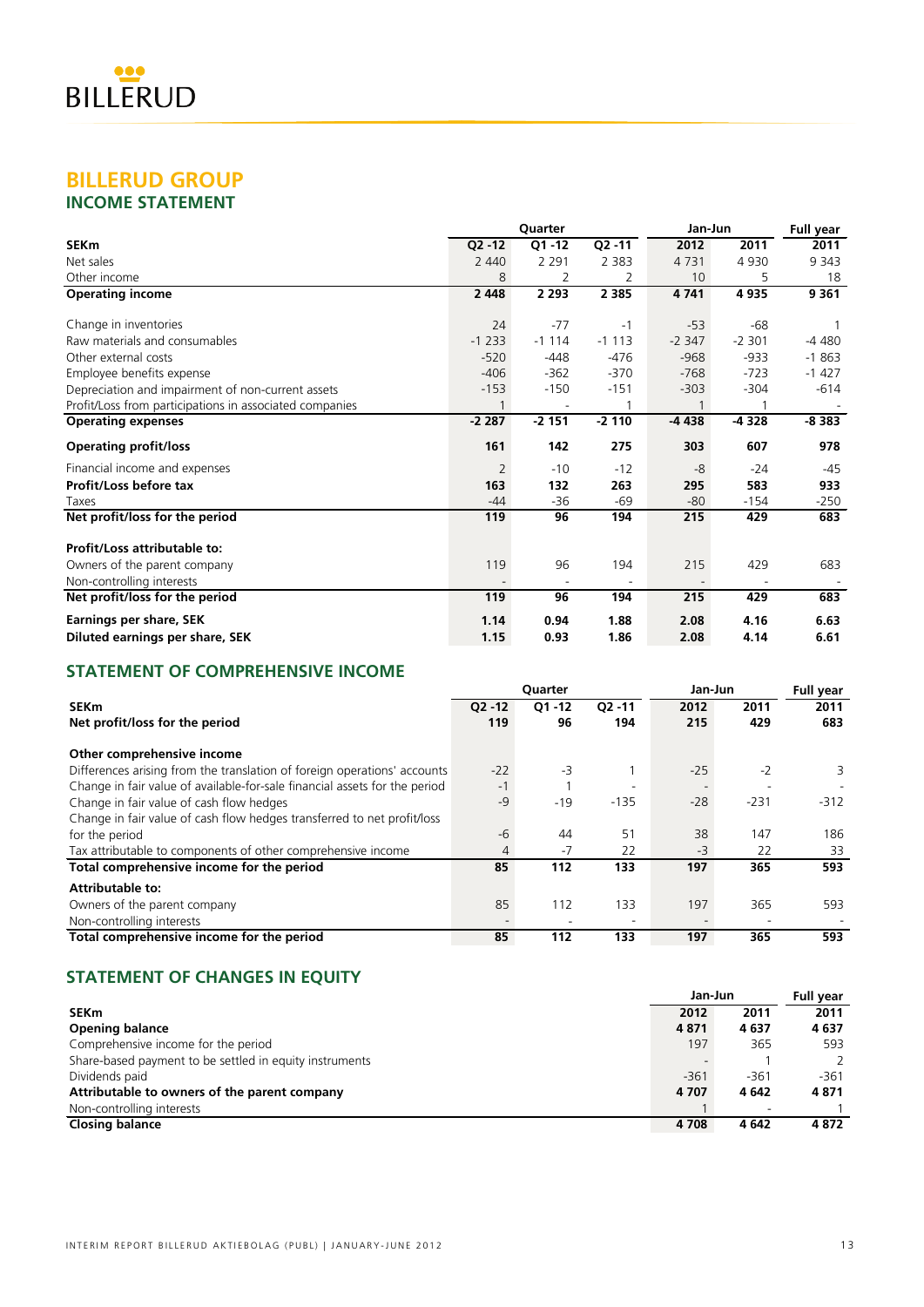

# **BALANCE SHEET**

|                                              | 30 Jun  | 31 Mar  | 31 Dec  |
|----------------------------------------------|---------|---------|---------|
| <b>SEKm</b>                                  | 2012    | 2012    | 2011    |
| Non-current assets                           | 5 9 8 2 | 5 5 1 2 | 5 5 0 8 |
| Inventories                                  | 1 0 9 0 | 1 0 6 6 | 1 1 3 5 |
| Accounts receivable                          | 1986    | 1414    | 1 3 9 1 |
| Other current assets                         | 306     | 301     | 372     |
| Cash and cash equivalents                    | 416     | 877     | 929     |
| <b>Total assets</b>                          | 9780    | 9 1 7 0 | 9 3 3 5 |
| Attributable to owners of the parent company | 4707    | 4 9 8 3 | 4871    |
| Non-controlling interests                    |         |         |         |
| <b>Shareholders' equity</b>                  | 4 7 0 8 | 4 9 8 4 | 4872    |
| Interest-bearing liabilities                 | 280     | 504     | 819     |
| Provisions for pensions                      | 225     | 223     | 219     |
| Other provisions                             | 37      | 37      | 36      |
| Deferred tax liabilities                     | 1 4 4 9 | 1 470   | 1467    |
| <b>Total non-current liabilities</b>         | 1991    | 2 2 3 4 | 2 5 4 1 |
| Interest-bearing liabilities                 | 1 0 1 4 | 300     |         |
| Accounts payables                            | 1 3 4 5 | 1056    | 1 2 2 7 |
| Other liabilities and provisions             | 722     | 596     | 695     |
| <b>Total current liabilities</b>             | 3 0 8 1 | 1952    | 1922    |
| <b>Total equity and liabilities</b>          | 9780    | 9 1 7 0 | 9 3 3 5 |

# **STATEMENT OF CASH FLOW**

|                                                        |           | Quarter   |           | Jan-Jun | <b>Full year</b> |        |
|--------------------------------------------------------|-----------|-----------|-----------|---------|------------------|--------|
| <b>SEKm</b>                                            | $Q2 - 12$ | $Q1 - 12$ | $Q2 - 11$ | 2012    | 2011             | 2011   |
| Operating surplus, etc.*                               | 316       | 298       | 421       | 614     | 902              | 1 604  |
| Change in working capital, etc.                        | $-54$     | 22        | 57        | $-32$   | $-244$           | $-113$ |
| Net financial items, taxes, etc.                       | $-50$     | $-202$    | $-10$     | $-252$  | $-191$           | $-219$ |
| Cash flow from operating activities                    | 212       | 118       | 468       | 330     | 467              | 1 272  |
| Investments in property, plant and equipment           | $-107$    | $-165$    | $-129$    | $-272$  | $-212$           | $-512$ |
| Acquisition of financial assets                        |           |           | $-31$     |         | $-31$            | -81    |
| Disposal of financial assets                           | 340       |           |           | 340     |                  |        |
| <b>Business combinations</b>                           | $-1039$   |           | Ξ.        | $-1039$ |                  |        |
| Disposal of property, plant and equipment              |           | 10        |           | 11      |                  | 2      |
| Cash flow from investing activities                    | $-805$    | $-155$    | $-160$    | $-960$  | $-242$           | -591   |
| Change in interest-bearing liabilities                 | 493       | $-14$     | $-2$      | 479     | $-7$             | $-132$ |
| Dividend                                               | $-361$    |           | $-361$    | $-361$  | $-361$           | -361   |
| Cash flow from financing activities                    | 132       | $-14$     | $-363$    | 118     | $-368$           | -493   |
| Total cash flow (=change in cash and cash equivalents) | $-461$    | $-51$     | -55       | $-512$  | $-143$           | 188    |
| Cash and cash equivalents at start of period           | 877       | 929       | 650       | 929     | 740              | 740    |
| Translation differences in cash and cash equivalents   |           | $-1$      | 2         | $-1$    |                  |        |
| Cash and cash equivalents at the end of the period     | 416       | 877       | 597       | 416     | 597              | 929    |

\*The amount for the period January - June 2012 includes operating profit of SEK 303 million, reversed depreciation SEK 303 million, increase in pension liability and other allocations SEK 3 million, net of produced and sold electricity certificates and sold emission rights SEK 5 million. The amount includes, for the period January - June 2011, operating profit of SEK 607 million, reversed depreciation SEK 304 million, increase in pension liabilities SEK 1 million, net of produced and sold electricity certificates and sold emission rights SEK -10 million.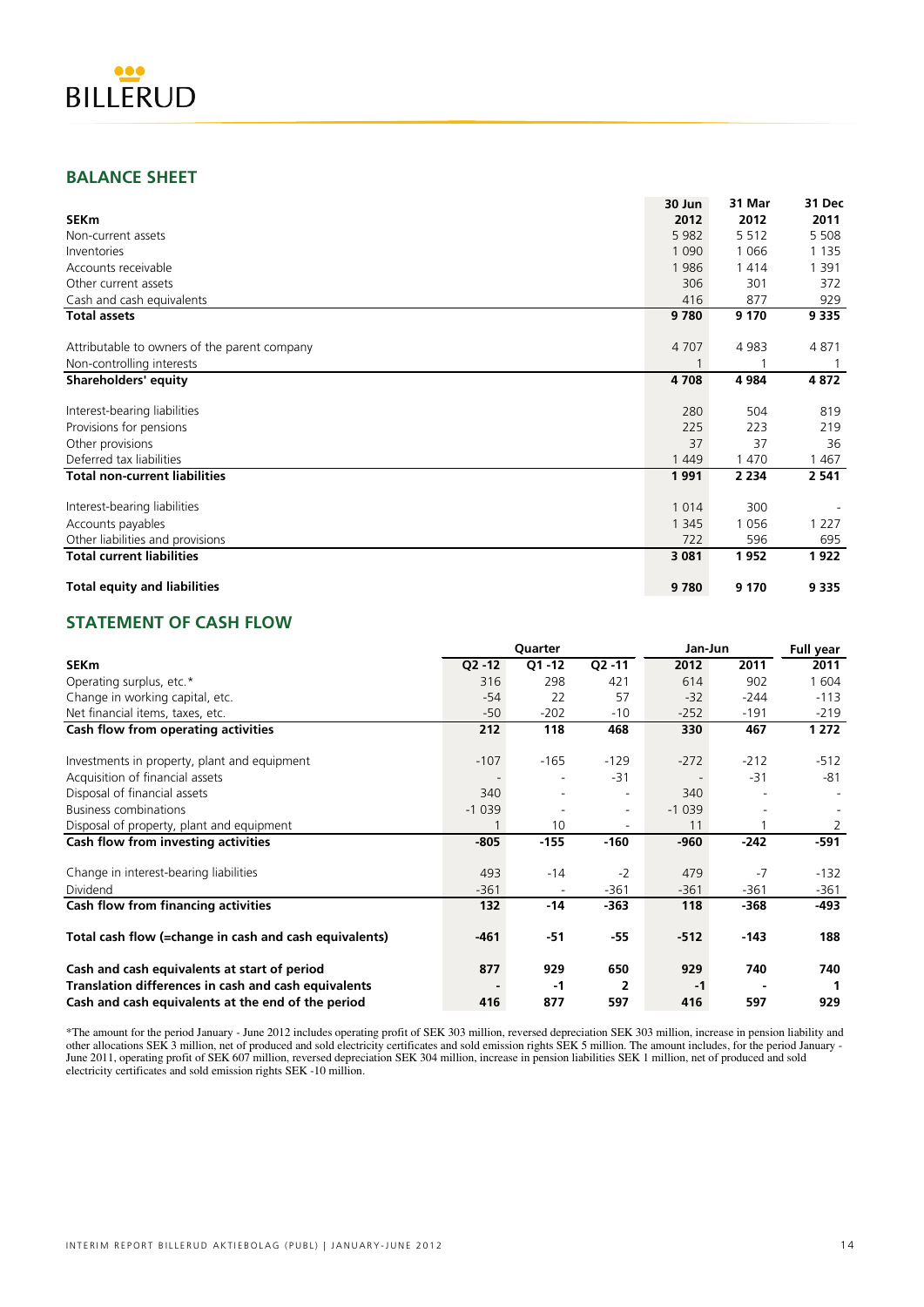

# **KEY FIGURES**

|                                                     |                |                |        |           |                     | Jan-Jun | <b>Full year</b> |                |
|-----------------------------------------------------|----------------|----------------|--------|-----------|---------------------|---------|------------------|----------------|
|                                                     |                |                |        |           |                     | 2012    | 2011             | 2011           |
| <b>Margins</b>                                      |                |                |        |           |                     |         |                  |                |
| Gross margin, %                                     |                |                |        |           |                     | 13      | 18               | 17             |
| Operating margin, %                                 |                |                |        |           |                     | 6       | 12               | 10             |
| Return (rolling 12 months)                          |                |                |        |           |                     |         |                  |                |
| Return on capital employed, %                       |                |                |        |           |                     | 14      | 24               | 20             |
| Return on total capital, %                          |                |                |        |           |                     | 7       | 13               | 11             |
| Return on equity, %                                 |                |                |        |           |                     | 10      | 19               | 14             |
| Return on equity after dilution, %                  |                |                |        |           |                     | 10      | 19               | 14             |
| Capital structure at end of period                  |                |                |        |           |                     |         |                  |                |
| Capital employed, SEKm                              |                |                |        |           |                     | 5811    | 4 9 0 9          | 4639           |
| Equity, SEKm                                        |                |                |        |           |                     | 4708    | 4 6 4 2          | 4872           |
| Interest-bearing net debt, SEKm                     |                |                |        |           |                     | 1 1 0 3 | 267              | $-233$         |
| Net debt/equity ratio, multiple                     |                |                |        |           |                     | 0.23    | 0.06             | $-0.05$        |
| Net debt/equity ratio after dilution, multiple      |                |                |        |           |                     | 0.23    | 0.06             | $-0.05$        |
| Equity ratio, %                                     |                |                |        |           |                     | 48      | 51               | 52             |
| Equity ratio after dilution, %                      |                |                |        |           |                     | 48      | 51               | 52             |
| Key figures per share                               |                |                |        |           |                     |         |                  |                |
| Earnings per share, SEK                             |                |                |        |           |                     | 2.08    | 4.16             | 6.63           |
| Average number of shares, thousands                 |                |                |        |           |                     | 103 114 | 103 114          | 103 114        |
| Earnings per share after dilution, SEK              |                |                |        |           |                     | 2.08    | 4.14             | 6.61           |
| Average number of shares after dilution, thousands  |                |                |        |           |                     | 103 406 | 103 406          | 103 406        |
| Cash flow from operating activities per share, SEK  |                |                |        |           |                     | 3.21    | 4.53             | 12.33          |
| Operating cash flow per share, SEK                  |                |                |        |           |                     | $-9.40$ | 2.48             | 7.39           |
| Equity per share, SEK                               |                |                |        |           |                     | 45.65   | 45.02            | 47.24          |
| Number of share at the end of the period, thousands |                |                |        |           |                     | 103 114 | 103 114          | 103 114        |
| Equity per share after dilution, SEK                |                |                |        |           |                     | 45.53   | 44.89            | 47.11          |
| Number of share at the end of the period, thousands |                |                |        |           |                     | 103 406 | 103 406          | 103 406        |
| <b>Other key figures</b>                            |                |                |        |           |                     |         |                  |                |
| Gross investments, SEKm                             |                |                |        |           |                     | 272     | 212              | 512            |
| Business combinations, SEKm                         |                |                |        |           |                     | 1 0 3 9 |                  |                |
| Average number of employees                         |                |                |        |           |                     | 2 3 0 4 | 2 2 6 4          | 2 2 7 7        |
| <b>QUARTERLY KEY FIGURES</b>                        |                |                |        |           |                     |         |                  |                |
|                                                     | $Q2 - 12$      | Q1-12          | Q4 -11 | $Q3 - 11$ | Q <sub>2</sub> - 11 | Q1-11   | Q4 - 10          | $Q3 - 10$      |
| Earnings per share, SEK                             | 1.14           | 0.94           | 0.44   | 2.03      | 1.88                | 2.28    | 2.19             | 1.84           |
| Cash flow from operating activities                 |                |                |        |           |                     |         |                  |                |
| per share, SEK                                      | 2.07           | 1.14           | 2.66   | 5.15      | 4.54                | $-0.01$ | 4.49             | 4.49           |
| Return on capital employed, %                       | 3              | 3              | 2      | 6         | 6                   | 7       | 7                | 6              |
| Return on equity, %                                 | $\overline{2}$ | $\overline{2}$ | 1      | 4         | 4                   | 5       | 5                | $\overline{4}$ |
| Equity per share, SEK                               | 45.65          | 48.33          | 47.24  | 46.53     | 45.02               | 47.22   | 44.97            | 42.72          |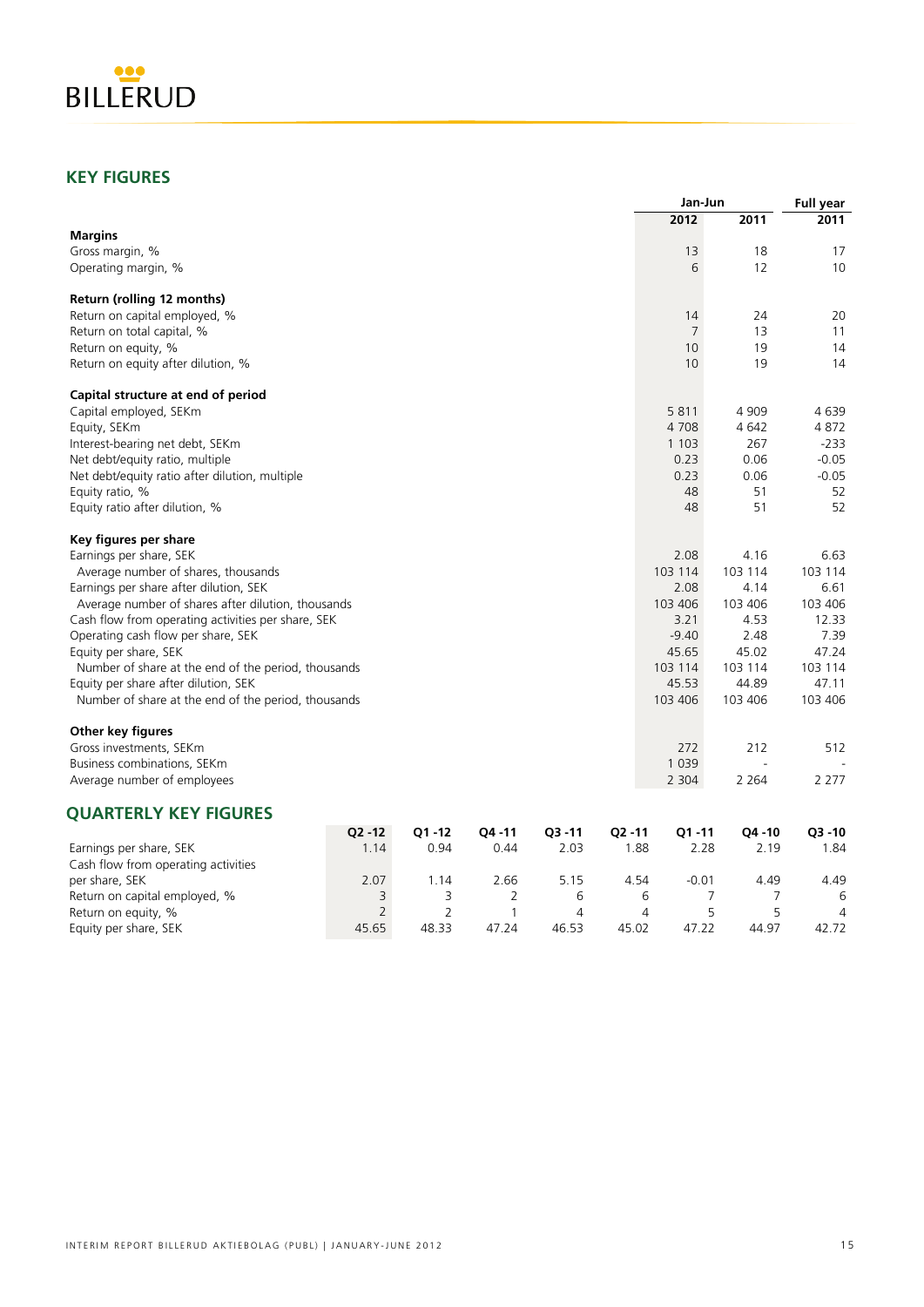# **PARENT COMPANY**

# **SUMMARISED INCOME STATEMENT**

|                                                 | <b>Ouarter</b> |                          | Jan-Jun | <b>Full Year</b>         |         |
|-------------------------------------------------|----------------|--------------------------|---------|--------------------------|---------|
| <b>SEKm</b>                                     | $O2 - 12$      | $O2 - 11$                | 2012    | 2011                     | 2011    |
| Operating income                                | 1059           | 1 107                    | 2 0 2 7 | 2 2 2 9                  | 4 1 8 5 |
| Operating expenses                              | $-947$         | $-938$                   | $-1847$ | $-1868$                  | $-3656$ |
| <b>Operating profit/loss</b>                    | 112            | 169                      | 180     | 361                      | 529     |
| Financial income and expenses                   | 16             | -3                       | 14      | -6                       | 1 0 5 1 |
| Profit/Loss after financial income and expenses | 128            | 166                      | 194     | 355                      | 1580    |
| Appropriations                                  |                | $\overline{\phantom{a}}$ |         | $\overline{\phantom{a}}$ | $-2212$ |
| Profit/loss before tax                          | 128            | 166                      | 194     | 355                      | $-632$  |
| Taxes                                           | $-33$          | $-43$                    | -50     | -93                      | 168     |
| Net profit/loss for the period                  | 95             | 123                      | 144     | 262                      | -464    |

# **SUMMARISED BALANCE SHEET**

|                                     | 30 Jun  | 30 Jun                   | 31 Dec  |
|-------------------------------------|---------|--------------------------|---------|
| <b>SEKm</b>                         | 2012    | 2011                     | 2011    |
| Non-current assets                  | 4938    | 4 1 0 8                  | 4 1 9 8 |
| Current assets                      | 3 3 3 3 | 2618                     | 3931    |
| <b>Total assets</b>                 | 8 2 7 1 | 6726                     | 8 1 2 9 |
|                                     |         |                          |         |
| Shareholders' equity                | 2 8 7 4 | 3816                     | 3 0 9 0 |
| Untaxed reserves                    | 2 2 1 2 | $\overline{\phantom{a}}$ | 2 2 1 2 |
| Provisions                          | 549     | 885                      | 543     |
| Interest-bearing liabilities        | 1780    | 1 2 3 4                  | 1 409   |
| Other liabilities                   | 856     | 791                      | 875     |
| <b>Total equity and liabilities</b> | 8 2 7 1 | 6726                     | 8 1 2 9 |

# **BUSINESS COMBINATIONS**

On 1 June 2012, Billerud Finland Oy - a wholly owned subsidiary of Billerud AB - acquired two paper machines from UPM and a certain portion of the associated working capital. The acquisition amounted in all to SEK 1 039 million (EUR 116 million), of which SEK 877 million was attributed to machinery and equipment and SEK 162 million to working capital.

The acquisition considerably reduces Billerud's pulp exposure and expands its offering in the packaging paper sector. It also reduces the company's currency exposure.

The business acquired was consolidated as of 1 June 2012, and is included in the Packaging & Speciality Paper business area. Effective 1 July 2012, market pulp sales will not be reported independently but will be included in the Packaging and Speciality Paper business area. For more financial information, see pages 18-19.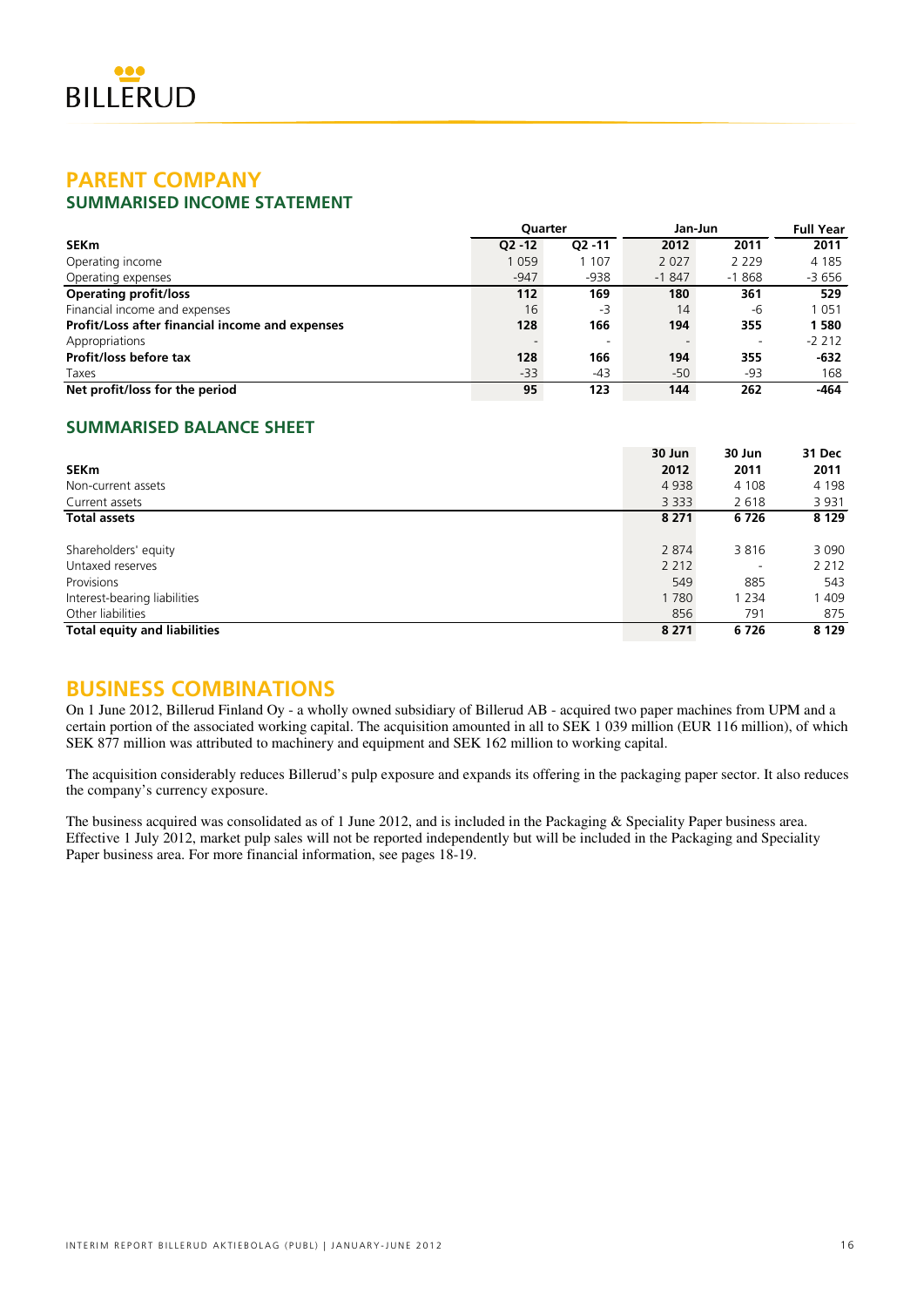

# **BUSINESS AREAS**

The Group's operations are governed and reported per Billerud's three business areas - Packaging & Speciality Paper, Packaging Boards and Market Pulp. Non-current assets and capital investments cannot be broken down by business area since the business areas are highly integrated in terms of production.

Other business comprises group-wide functions such as corporate headquarters, wood supplies and the sales organisations. Other business also reports profit shares in the associated company ScandFibre Logistics AB, as well as the subsidiaries Tenova Bioplastics AB, Nine TPP AB and Billerud Inc. Other business also includes results from hedging of the Group's net currency flows, the result of pulp price hedges and group eliminations.

The results of the business areas are reported excluding the effects of currency hedging and excluding the effect on profit/loss of revaluation of trade receivables in foreign currency and currency effects in connection with payments. These effects are reported separately on the line Currency hedging, etc. The part of currency exposure relating to changes in invoicing rates is included in the business area's profit or loss.

# **NET SALES**

### **QUARTERLY PER BUSINESS AREA AND FOR THE GROUP**

|                              |           |         |         |           |           |           |        |           | Jan-Jun | Jan-Jun |
|------------------------------|-----------|---------|---------|-----------|-----------|-----------|--------|-----------|---------|---------|
| <b>SEKm</b>                  | $02 - 12$ | 01 - 12 | 04 - 11 | $O3 - 11$ | $02 - 11$ | $O1 - 11$ | O4 -10 | $O3 - 10$ | 2012    | 2011    |
| Packaging & Speciality Paper | 277       | 091     | 941     | 056       | 079       | 217       | 020    | 085       | 2 3 6 8 | 2 2 9 6 |
| Packaging Boards             | 674       | 663     | 644     | 696       | 704       | 728       | 648    | 649       | 337     | 432     |
| Market Pulp                  | 391       | 436     | 416     | 465       | 435       | 436       | 450    | 452       | 827     | 871     |
| Currency hedging, etc.       | 19        | 22      | 16      | 46        | 90        | 78        | 54     | $-17$     | 41      | 168     |
| Other and eliminations       | 79        | 79      | 69      | 64        | 75        | 88        | 107    | 82        | 158     | 163     |
| <b>Total Group</b>           | 2 4 4 0   | 2 291   | 2086    | 2 3 2 7   | 2 3 8 3   | 2 5 4 7   | 2 279  | 2 2 5 1   | 4 731   | 4930    |

# **OPERATING PROFIT**

### **QUARTERLY PER BUSINESS AREA AND FOR THE GROUP**

|                              |                 |         |        |           |         |           |         |           | Jan-Jun | Jan-Jun |
|------------------------------|-----------------|---------|--------|-----------|---------|-----------|---------|-----------|---------|---------|
| <b>SEKm</b>                  | $O2 - 12$       | 01 - 12 | O4 -11 | $O3 - 11$ | 02 - 11 | $O1 - 11$ | O4 - 10 | $O3 - 10$ | 2012    | 2011    |
| Packaging & Speciality Paper | 135             | 100     | 65     | 143       | 102     | 40        | 131     | 106       | 235     | 242     |
| Packaging Boards             | 67              | 56      | 60     | 119       | 94      | 97        | 122     | 107       | 123     | 191     |
| Market Pulp                  | 10 <sup>°</sup> | $-16$   | $-24$  | 30        | 20      | 38        | 53      | 92        | -6      | 58      |
| Currency hedging, etc.       | 19              |         | 16     | 46        | 90      | 78        | 54      | $-17$     | 41      | 168     |
| Other and eliminations       | $-70$           | -20     | -42    | -42       | $-31$   | $-21$     | -34     | $-12$     | -90     | -52     |
| <b>Total Group</b>           | 161             | 142     | 75     | 296       | 275     | 332       | 326     | 276       | 303     | 607     |

# **OPERATING MARGIN**

### **QUARTERLY PER BUSINESS AREA AND FOR THE GROUP**

|                              |           |           |        |           |        |           |           |           | Jan-Jun                  | Jan-Jun |
|------------------------------|-----------|-----------|--------|-----------|--------|-----------|-----------|-----------|--------------------------|---------|
| %                            | $O2 - 12$ | $O1 - 12$ | O4 -11 | $Q3 - 11$ | Q2 -11 | $Q1 - 11$ | $04 - 10$ | $O3 - 10$ | 2012                     | 2011    |
| Packaging & Speciality Paper |           |           |        | 14        |        |           |           | ۱0        | 10 <sup>°</sup>          |         |
| Packaging Boards             | 10        |           |        |           |        |           | 19        | 16        | 9                        | 13      |
| Market Pulp                  |           | -4        | -h     |           |        |           |           | 20        | $\overline{\phantom{a}}$ |         |
| Group                        |           |           |        | 13        | 12     | 13        | 14        | 12        | 6                        | 12      |

### **SALES VOLUMES**

### **QUARTERLY PER BUSINESS AREA AND FOR THE GROUP**

|                              |           |           |           |           |           |           |           |           | Jan-Jun | Jan-Jun |
|------------------------------|-----------|-----------|-----------|-----------|-----------|-----------|-----------|-----------|---------|---------|
| ktonnes                      | $O2 - 12$ | $O1 - 12$ | $04 - 11$ | $O3 - 11$ | $Q2 - 11$ | $O1 - 11$ | $04 - 10$ | $O3 - 10$ | 2012    | 2011    |
| Packaging & Speciality Paper | 160       | ' 36      |           | 119       | 26        | 50 ا      |           | 133       | 296     | 276     |
| Packaging Boards             | 132       | 28        |           | 125       | 28        | 36        | 121       | 125       | 260     | 264     |
| Market Pulp                  | 82        | 96        | 88        | 91        | 81        | 83        | 81        | 74        | 178     | 164     |
| <b>Total</b>                 | 374       | 360       | 315       | 335       | 335       | 369       | 323       | 332       | 734     | 704     |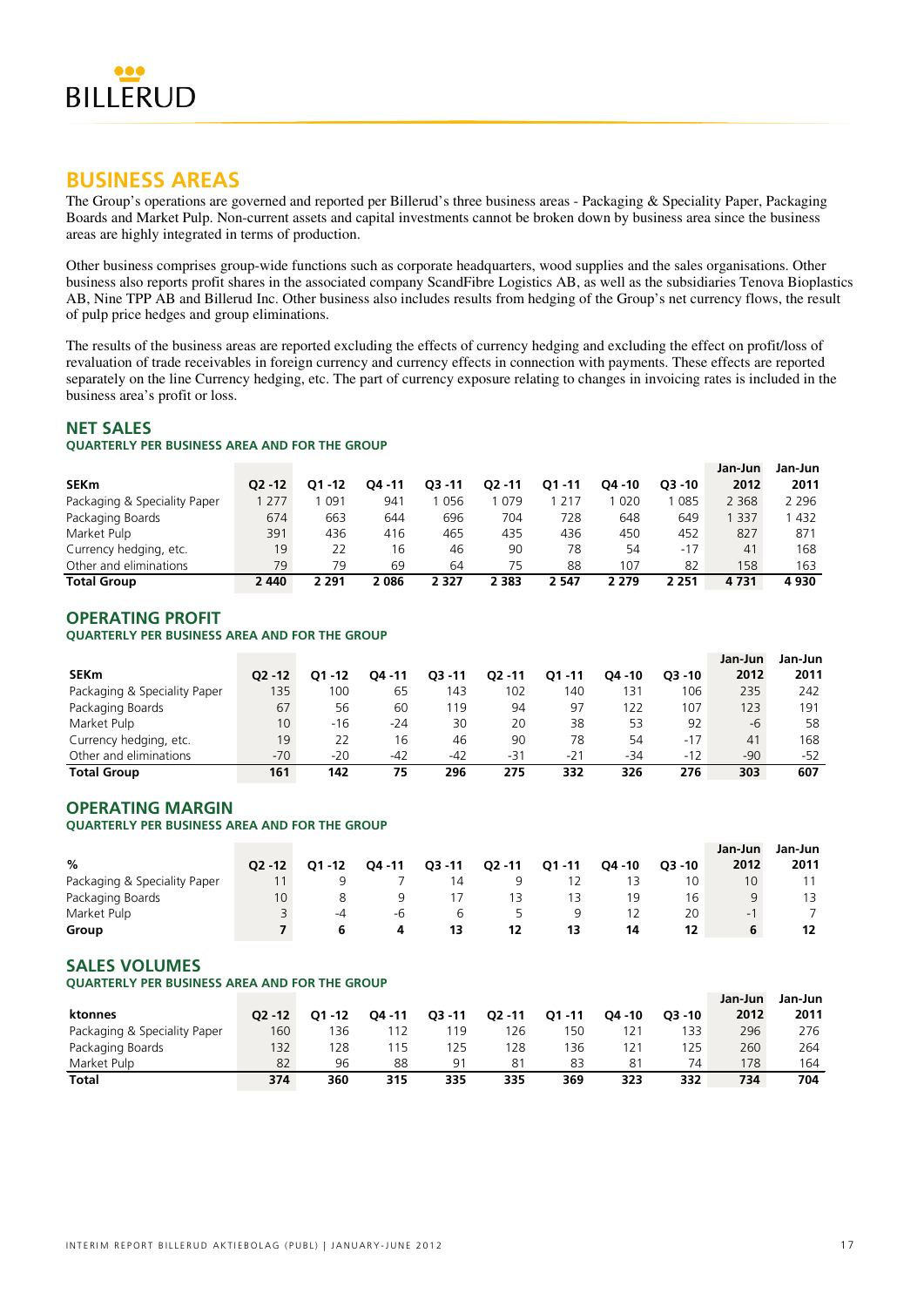

# **COMBINED FINANCIAL INFORMATION**

The business acquired from UPM was consolidated as of 1 June 2012, and is included in the Packaging & Speciality Paper business area. Effective 1 July 2012, market pulp sales will not be reported independently but will be included in the Packaging and Speciality Paper business area. Net sales, operating profit and sales volumes are shown below as if the acquisition had been completed on 1 January 2011 and as if the Market Pulp business area had been included in the Packaging & Speciality Paper business area on 1 January 2011.

The unaudited financial information presented below is information from the accounts of the particular company, with any differences in accounting policies that may occur. The combined financial information is a simple compilation of this financial information regarding the various operations in the various periods, in order to provide an indication of the new Group's sales and profits, on the basis that the operations had been included in the same group from the beginning of the respective period. The compilation is based on a hypothetical situation and should not be interpreted as a set of pro forma accounts, in that no adjustment has been made to show the effects of acquisition analyses, differing accounting policies and transaction costs. In addition, no future synergies have been taken into account. The financial information has not been audited or in any other way examined by the company's auditors.

# **NET SALES - RECOGNISED**

| <b>OUARTERLY PER BUSINESS AREA AND FOR THE GROUP</b> |           |           |           |           |           |           |
|------------------------------------------------------|-----------|-----------|-----------|-----------|-----------|-----------|
| <b>SEKm</b>                                          | $O2 - 12$ | $O1 - 12$ | $Q4 - 11$ | $03 - 11$ | $O2 - 11$ | $Q1 - 11$ |
| Packaging & Speciality Paper                         | 1 2 7 7   | 1 0 9 1   | 941       | 1056      | 1079      | 1 2 1 7   |
| Packaging Boards                                     | 674       | 663       | 644       | 696       | 704       | 728       |
| Market Pulp                                          | 391       | 436       | 416       | 465       | 435       | 436       |
| Currency hedging, etc.                               | 19        | 22        | 16        | 46        | 90        | 78        |
| Other and eliminations                               | 79        | 79        | 69        | 64        | 75        | 88        |
| <b>Total Group</b>                                   | 2 4 4 0   | 2 2 9 1   | 2 0 8 6   | 2 3 2 7   | 2 3 8 3   | 2 5 4 7   |
| <b>NET SALES - ADJUSTMENTS</b>                       |           |           |           |           |           |           |
| <b>QUARTERLY PER BUSINESS AREA AND FOR THE GROUP</b> |           |           |           |           |           |           |
| <b>SEKm</b>                                          | $Q2 - 12$ | $Q1 - 12$ | $Q4 - 11$ | $Q3 - 11$ | $Q2 - 11$ | $Q1 - 11$ |
| Packaging & Speciality Paper                         | 806       | 966       | 831       | 976       | 981       | 981       |
| Packaging Boards                                     |           |           |           |           |           |           |
| Market Pulp                                          | $-391$    | $-436$    | $-416$    | $-465$    | $-435$    | $-436$    |
| Currency hedging, etc.                               |           |           |           |           |           |           |
| Other and eliminations                               |           |           |           |           |           |           |
| <b>Total Group</b>                                   | 415       | 530       | 415       | 511       | 546       | 545       |
| <b>NET SALES - COMBINED</b>                          |           |           |           |           |           |           |
| <b>OUARTERLY PER BUSINESS AREA AND FOR THE GROUP</b> |           |           |           |           |           |           |
| <b>SEKm</b>                                          | $Q2 - 12$ | $Q1 - 12$ | $Q4 - 11$ | $Q3 - 11$ | $Q2 - 11$ | $Q1 - 11$ |
| Packaging & Speciality Paper                         | 2 0 8 3   | 2 0 5 7   | 1 7 7 2   | 2 0 3 2   | 2 0 6 0   | 2 1 9 8   |
| Packaging Boards                                     | 674       | 663       | 644       | 696       | 704       | 728       |
| Market Pulp                                          |           |           |           |           |           |           |
| Currency hedging, etc.                               | 19        | 22        | 16        | 46        | 90        | 78        |
| Other and eliminations                               | 79        | 79        | 69        | 64        | 75        | 88        |
| <b>Total Group</b>                                   | 2855      | 2821      | 2 501     | 2838      | 2929      | 3 0 9 2   |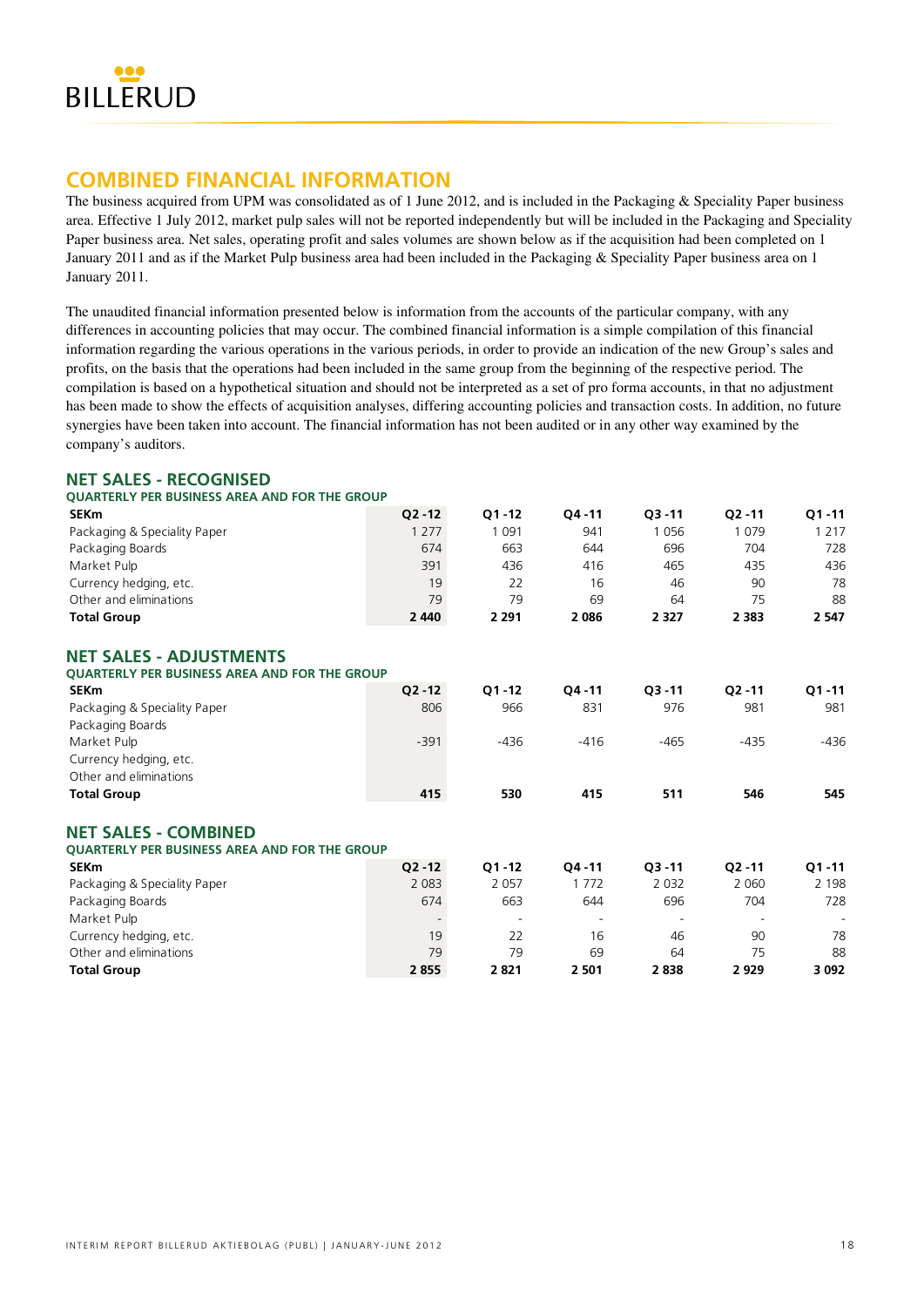

# **OPERATING PROFIT - RECOGNISED**

| <b>OUARTERLY PER BUSINESS AREA AND FOR THE GROUP</b> |                 |                          |                          |                          |                          |           |
|------------------------------------------------------|-----------------|--------------------------|--------------------------|--------------------------|--------------------------|-----------|
| <b>SEKm</b>                                          | $Q2 - 12$       | $Q1 - 12$                | Q4-11                    | $Q3 - 11$                | $Q2 - 11$                | $Q1 - 11$ |
| Packaging & Speciality Paper                         | 135             | 100                      | 65                       | 143                      | 102                      | 140       |
| Packaging Boards                                     | 67              | 56                       | 60                       | 119                      | 94                       | 97        |
| Market Pulp                                          | 10              | $-16$                    | $-24$                    | 30                       | 20                       | 38        |
| Currency hedging, etc.                               | 19              | 22                       | 16                       | 46                       | 90                       | 78        |
| Other and eliminations                               | $-70$           | $-20$                    | $-42$                    | -42                      | $-31$                    | $-21$     |
| <b>Total Group</b>                                   | 161             | 142                      | 75                       | 296                      | 275                      | 332       |
| <b>OPERATING PROFIT - ADJUSTMENTS</b>                |                 |                          |                          |                          |                          |           |
| QUARTERLY PER BUSINESS AREA AND FOR THE GROUP        |                 |                          |                          |                          |                          |           |
| <b>SEKm</b>                                          | $Q2 - 12$<br>26 | $Q1 - 12$<br>55          | Q4-11                    | $Q3 - 11$<br>70          | $Q2 - 11$<br>55          | $Q1 - 11$ |
| Packaging & Speciality Paper                         |                 |                          | 3                        |                          |                          | 59        |
| Packaging Boards                                     |                 |                          | 24                       |                          |                          |           |
| Market Pulp<br>Currency hedging, etc.                | $-10$           | 16                       |                          | $-30$                    | $-20$                    | $-38$     |
| Other and eliminations                               |                 |                          |                          |                          |                          |           |
| <b>Total Group</b>                                   | 16              | 71                       | 27                       | 40                       | 35                       | 21        |
|                                                      |                 |                          |                          |                          |                          |           |
| <b>OPERATING PROFIT - COMBINED</b>                   |                 |                          |                          |                          |                          |           |
| <b>OUARTERLY PER BUSINESS AREA AND FOR THE GROUP</b> |                 |                          |                          |                          |                          |           |
| <b>SEKm</b>                                          | $Q2 - 12$       | $Q1 - 12$                | Q4-11                    | $Q3 - 11$                | $Q2 - 11$                | $Q1 - 11$ |
| Packaging & Speciality Paper                         | 161             | 155                      | 68                       | 213                      | 157                      | 199       |
| Packaging Boards                                     | 67              | 56                       | 60                       | 119                      | 94                       | 97        |
| Market Pulp                                          |                 | $\overline{\phantom{a}}$ | $\overline{\phantom{a}}$ | $\overline{\phantom{a}}$ | $\overline{\phantom{a}}$ |           |
| Currency hedging, etc.                               | 19              | 22                       | 16                       | 46                       | 90                       | 78        |
| Other and eliminations                               | $-70$           | $-20$                    | $-42$                    | $-42$                    | $-31$                    | $-21$     |
| <b>Total Group</b>                                   | 177             | 213                      | 102                      | 336                      | 310                      | 353       |
| <b>SALES VOLUMES - RECOGNISED</b>                    |                 |                          |                          |                          |                          |           |
| <b>QUARTERLY PER BUSINESS AREA AND FOR THE GROUP</b> |                 |                          |                          |                          |                          |           |
| ktonnes                                              | $Q2 - 12$       | $Q1 - 12$                | $Q4 - 11$                | $Q3 - 11$                | $Q2 - 11$                | $Q1 - 11$ |
| Packaging & Speciality Paper                         | 160             | 136                      | 112                      | 119                      | 126                      | 150       |
| Packaging Boards                                     | 132             | 128                      | 115                      | 125                      | 128                      | 136       |
| Market Pulp                                          | 82              | 96                       | 88                       | 91                       | 81                       | 83        |
| <b>Total</b>                                         | 374             | 360                      | 315                      | 335                      | 335                      | 369       |
| <b>SALES VOLUMES - ADJUSTMENTS</b>                   |                 |                          |                          |                          |                          |           |
| <b>QUARTERLY PER BUSINESS AREA AND FOR THE GROUP</b> |                 |                          |                          |                          |                          |           |
| ktonnes                                              | $Q2 - 12$       | $Q1 - 12$                | Q4-11                    | $Q3 - 11$                | $Q2 - 11$                | $Q1 - 11$ |
| Packaging & Speciality Paper                         | 149             | 170                      | 140                      | 155                      | 150                      | 156       |
| Packaging Boards                                     |                 |                          |                          |                          |                          |           |
| Market Pulp                                          | $-82$           | $-96$                    | $-88$                    | -91                      | -81                      | $-83$     |
| <b>Total</b>                                         | 67              | 74                       | 52                       | 64                       | 69                       | 73        |
| <b>SALES VOLUMES - COMBINED</b>                      |                 |                          |                          |                          |                          |           |
| <b>OUARTERLY PER BUSINESS AREA AND FOR THE GROUP</b> |                 |                          |                          |                          |                          |           |
| ktonnes                                              | $Q2 - 12$       | $Q1 - 12$                | Q4-11                    | $Q3 - 11$                | $Q2 - 11$                | $Q1 - 11$ |
| Packaging & Speciality Paper                         | 309             | 306                      | 252                      | 274                      | 276                      | 306       |
| Packaging Boards                                     | 132             | 128                      | 115                      | 125                      | 128                      | 136       |
| Market Pulp                                          |                 |                          |                          |                          |                          |           |
| <b>Total</b>                                         | 441             | 434                      | 367                      | 399                      | 404                      | 442       |